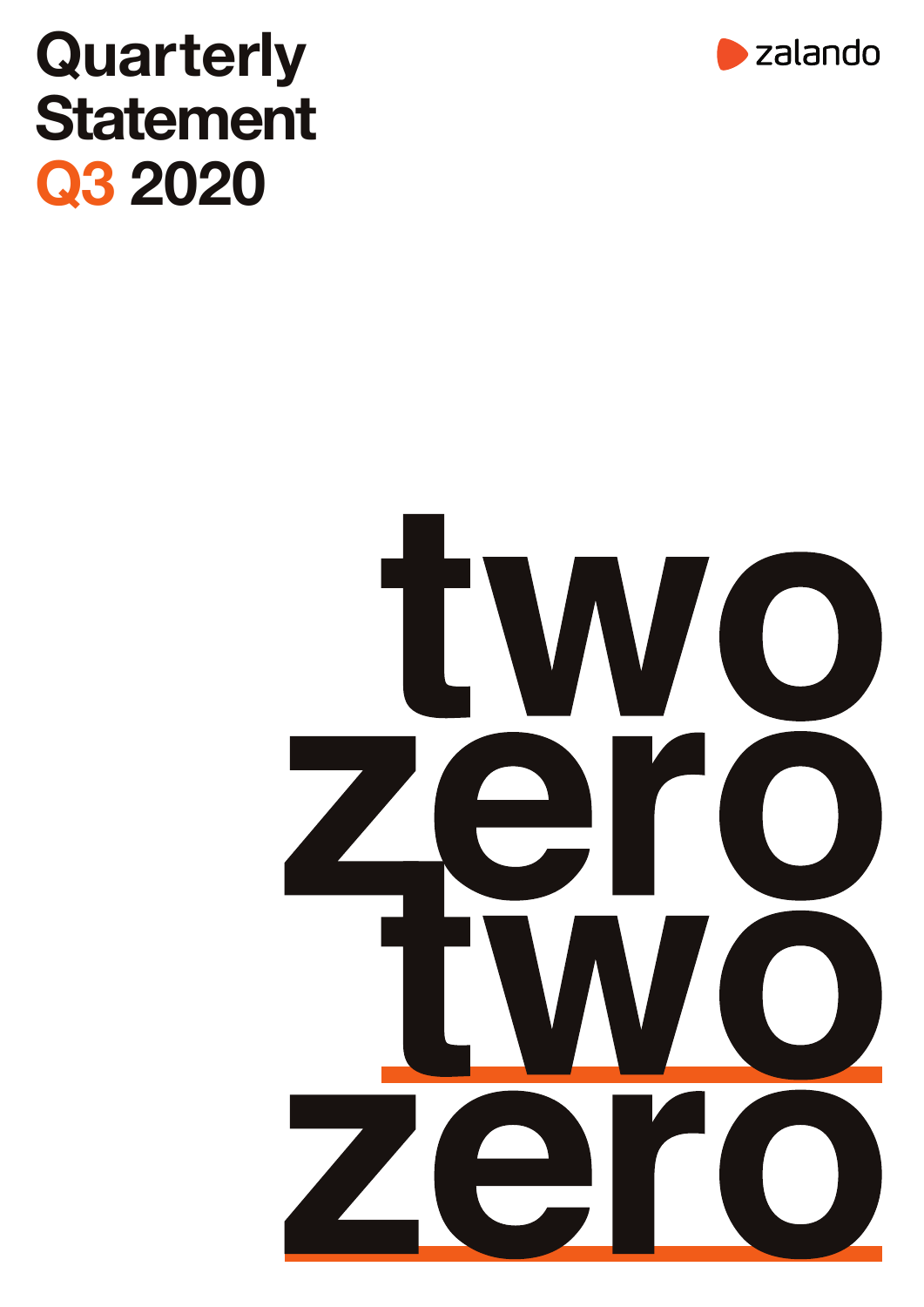# **Zalando at a Glance**

Key Figures

|                                                | Jul $1 -$<br>Sep 30,<br>2020 | Jul $1-$<br>Sep 30,<br>2019 | Jan $1 -$<br>Sep 30,<br>2020 | Jan $1-$<br>Sep 30,<br>2019 |
|------------------------------------------------|------------------------------|-----------------------------|------------------------------|-----------------------------|
| Group key performance indicators               |                              |                             |                              |                             |
| Site visits* (in millions)                     | 1,268.5                      | 1,000.3                     | 3,702.2                      | 2,910.6                     |
| Mobile visit share* (as a %)                   | 87.2                         | 84.8                        | 85.9                         | 83.6                        |
| Active customers (in millions)                 | 35.6                         | 29.5                        | 35.6                         | 29.5                        |
| Number of orders (in millions)                 | 44.0                         | 34.7                        | 127.5                        | 102.3                       |
| Average orders per active customer (LTM**)     | 4.8                          | 4.6                         | 4.8                          | 4.6                         |
| Average basket size (LTM**) (in EUR)           | 57.2                         | 56.6                        | 56.4                         | 56.6                        |
| <b>Results of operations</b>                   |                              |                             |                              |                             |
| Gross merchandise volume (GMV***) (in EUR m)   | 2,455.9                      | 1,891.2                     | 7,192.7                      | 5,664.3                     |
| Revenue (in EUR m)                             | 1,849.8                      | 1,521.1                     | 5,408.7                      | 4,496.6                     |
| EBIT (in EUR m)                                | 105.1                        | $-6.9$                      | 190.4                        | 66.7                        |
| EBIT (as % of revenue)                         | 5.7                          | $-0.5$                      | 3.5                          | 1.5                         |
| Adjusted EBIT (in EUR m)                       | 118.2                        | 6.3                         | 231.5                        | 114.5                       |
| Adjusted EBIT (as % of revenue)                | 6.4                          | 0.4                         | 4.3                          | 2.5                         |
| EBITDA (in EUR m)                              | 156.9                        | 39.5                        | 345.1                        | 207.2                       |
| EBITDA (as % of revenue)                       | 8.5                          | 2.6                         | 6.4                          | 4.6                         |
| Adjusted EBITDA (in EUR m)                     | 170.1                        | 52.7                        | 386.2                        | 255.0                       |
| Adjusted EBITDA (as % of revenue)              | 9.2                          | 3.5                         | 7.1                          | 5.7                         |
| <b>Financial position</b>                      |                              |                             |                              |                             |
| Net working capital (in EUR m)                 | $-222.6$                     | $-147.7***$                 | $-222.6$                     | $-147.7***$                 |
| Equity ratio (as % of total assets)            | 30.9                         | $38.9***$                   | 30.9                         | $38.9$ ***                  |
| Cash flow from operating activities (in EUR m) | 212.5                        | $-0.7$                      | 337.4                        | 84.0                        |
| Cash flow from investing activities (in EUR m) | 0.8                          | $-88.0$                     | $-84.2$                      | $-169.2$                    |
| Free cash flow (in EUR m)                      | 213.3                        | $-88.7$                     | 253.2                        | $-80.6$                     |
| Capex (in EUR m)                               | $-31.9$                      | $-88.0$                     | $-123.0$                     | $-185.5$                    |
| Cash and cash equivalents (in EUR m)           | 2,596.1                      | 867.0                       | 2,596.1                      | 867.0                       |
| Other                                          |                              |                             |                              |                             |
| Employees (as of the reporting date)           | 13,709                       | 13,763***                   | 13,709                       | 13,763****                  |
| Basic earnings per share (in EUR)              | 0.23                         | $-0.05$                     | 0.38                         | 0.06                        |
| Diluted earnings per share (in EUR)            | 0.22                         | $-0.05$                     | 0.36                         | 0.06                        |

For an explanation of the performance indicators, please refer to the glossary to the annual report 2019 (section 4.1).<br>Rounding differences may arise in the percentages and numbers shown in this quarterly statement.<br>\*\*) G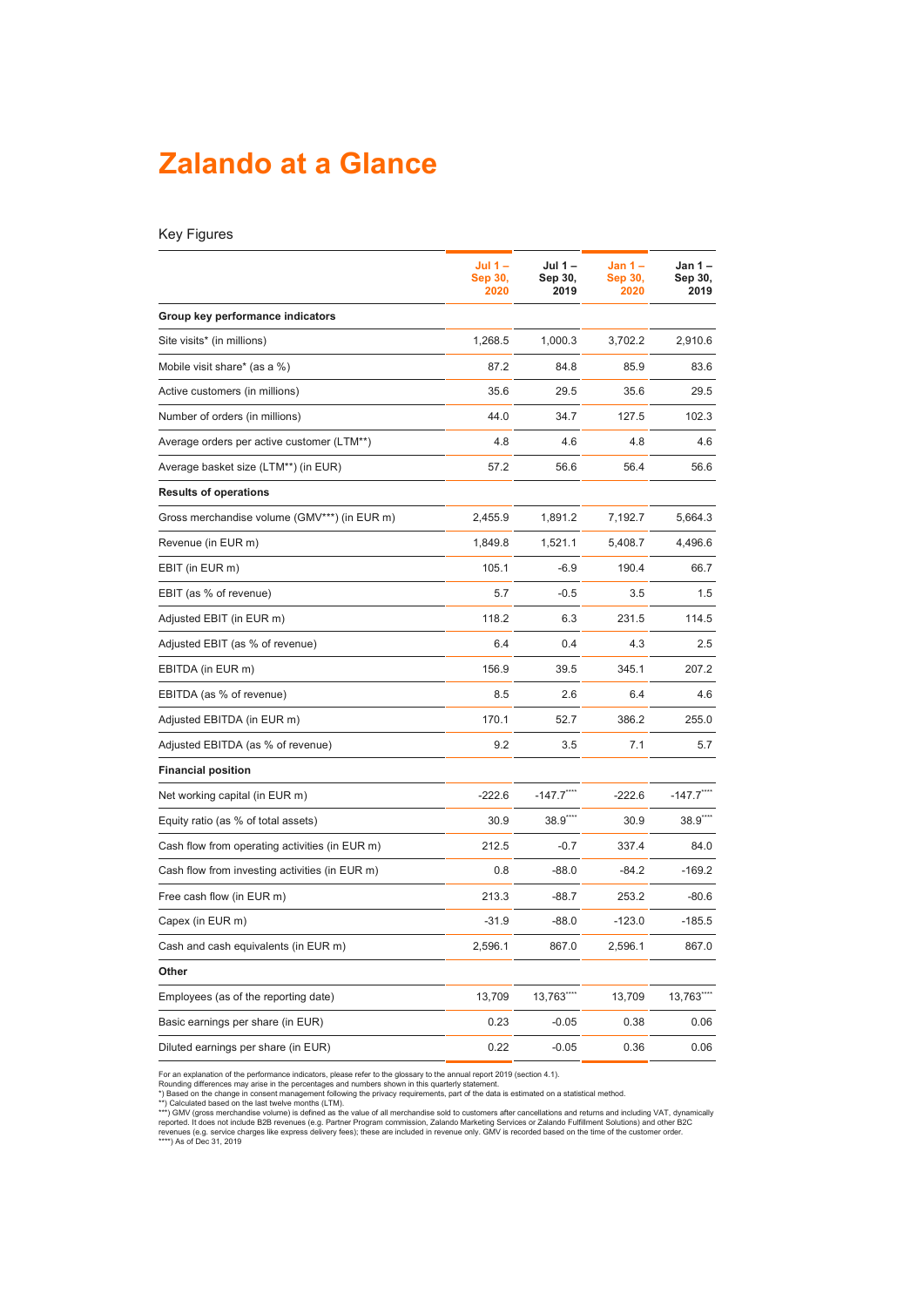## **1.1 Financial Performance of the Group**

In the third quarter of 2020, overall business performance continued to be exceptionally strong. In Q3 2020, GMV and revenue grew by 29.9% and 21.6%, respectively. The strong growth was in particular driven by the accelerated consumer demand shift towards digital offerings in the course of the ongoing coronavirus pandemic. With the outstanding top line growth, Zalando significantly improved its cost of sales ratio, supported by the release of inventory valuation allowances of EUR 35.0m – creating a positive one-time effect on profitability. In addition, the company achieved efficiency gains in fulfillment costs, resulting in EBIT and adjusted EBIT of EUR 105.1m and EUR 118.2m, respectively, for the third quarter of 2020.

#### Third Quarter Consolidated Income Statement

| IN EUR M                                  | $Jul$ 1 $-$<br><b>Sep 30,</b><br>2020 | As % of<br>revenue | Jul $1 -$<br>Sep 30,<br>2019 | As % of<br>revenue | Change            |  |
|-------------------------------------------|---------------------------------------|--------------------|------------------------------|--------------------|-------------------|--|
| Revenue                                   | 1,849.8                               | 100.0%             | 1,521.1                      | 100.0%             | 0.0 <sub>pp</sub> |  |
| Cost of sales                             | $-1,029.2$                            | $-55.6%$           | $-896.4$                     | $-58.9%$           | 3.3 <sub>pp</sub> |  |
| Gross profit                              | 820.7                                 | 44.4%              | 624.7                        | 41.1%              | 3.3 <sub>pp</sub> |  |
| <b>Fulfillment costs</b>                  | $-493.0$                              | $-26.7%$           | $-437.2$                     | $-28.7%$           | 2.1 <sub>pp</sub> |  |
| Marketing costs                           | $-145.4$                              | $-7.9%$            | $-123.0$                     | $-8.1%$            | 0.2 <sub>pp</sub> |  |
| Administrative expenses                   | $-80.1$                               | $-4.3%$            | $-72.9$                      | $-4.8%$            | 0.5 <sub>pp</sub> |  |
| Other operating income                    | 3.7                                   | 0.2%               | 1.8                          | 0.1%               | 0.1 <sub>pp</sub> |  |
| Other operating expenses                  | $-0.9$                                | $0.0\%$            | $-0.2$                       | $0.0\%$            | 0.0 <sub>pp</sub> |  |
| Earnings before interest and taxes (EBIT) | 105.1                                 | 5.7%               | $-6.9$                       | $-0.5%$            | 6.1 <sub>pp</sub> |  |
|                                           |                                       |                    |                              |                    |                   |  |

#### Nine Months Consolidated Income Statement

| IN EUR M                                  | $Jan 1 -$<br><b>Sep 30,</b><br>2020 | As % of<br>revenue | $Jan 1 -$<br>Sep 30,<br>2019 | As % of<br>revenue | Change            |
|-------------------------------------------|-------------------------------------|--------------------|------------------------------|--------------------|-------------------|
| Revenue                                   | 5,408.7                             | 100.0%             | 4,496.6                      | 100.0%             | 0.0 <sub>pp</sub> |
| Cost of sales                             | $-3,146.7$                          | $-58.2%$           | $-2,592.1$                   | $-57.6%$           | $-0.5$ pp         |
| Gross profit                              | 2,262.0                             | 41.8%              | 1,904.5                      | 42.4%              | $-0.5$ pp         |
| <b>Fulfillment costs</b>                  | $-1,466.3$                          | $-27.1%$           | $-1,269.8$                   | $-28.2%$           | 1.1 <sub>pp</sub> |
| Marketing costs                           | $-374.2$                            | $-6.9%$            | $-350.4$                     | $-7.8%$            | 0.9 <sub>pp</sub> |
| Administrative expenses                   | $-245.9$                            | $-4.5%$            | $-221.0$                     | $-4.9%$            | 0.4 <sub>pp</sub> |
| Other operating income                    | 19.3                                | 0.4%               | 10.8                         | 0.2%               | 0.1 <sub>pp</sub> |
| Other operating expenses                  | $-4.5$                              | $-0.1%$            | $-7.3$                       | $-0.2%$            | 0.1 <sub>pp</sub> |
| Earnings before interest and taxes (EBIT) | 190.4                               | 3.5%               | 66.7                         | 1.5%               | 2.0 <sub>pp</sub> |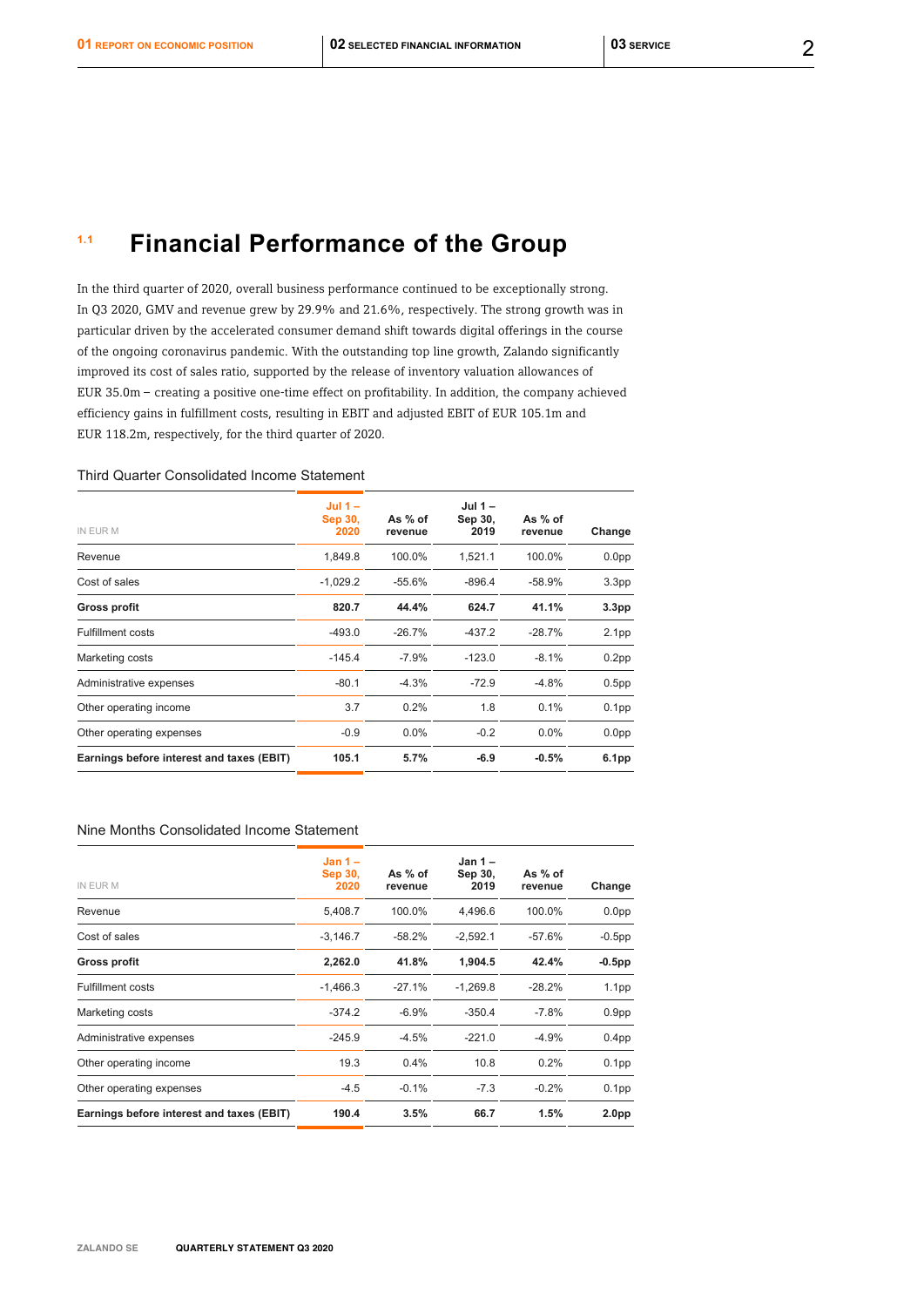#### Key Performance Indicators

|                                              | Jul $1 -$              | Jul $1 -$       |                   | Jan $1 -$              | $Jan 1 -$       |                   |
|----------------------------------------------|------------------------|-----------------|-------------------|------------------------|-----------------|-------------------|
| <b>KEY PERFORMANCE INDICATORS</b>            | <b>Sep 30.</b><br>2020 | Sep 30,<br>2019 | Change            | <b>Sep 30.</b><br>2020 | Sep 30,<br>2019 | Change            |
| Mobile visit share<br>(as % of site visits)  | 87.2                   | 84.8            | 2.4 <sub>pp</sub> | 85.9                   | 83.6            | 2.4 <sub>pp</sub> |
| Active customers (in millions)               | 35.6                   | 29.5            | 20.7%             | 35.6                   | 29.5            | 20.7%             |
| Average orders per active<br>customer (LTM)  | 4.8                    | 4.6             | 3.3%              | 4.8                    | 4.6             | 3.7%              |
| Average basket size<br>(LTM) (in EUR)        | 57.2                   | 56.6            | 1.0%              | 56.4                   | 56.6            | $-0.4%$           |
| Gross merchandise volume<br>(GMV) (in EUR m) | 2,455.9                | 1,891.2         | 29.9%             | 7,192.7                | 5,664.3         | 27.0%             |
| Fulfillment cost ratio<br>(as % of revenue)  | 26.7                   | 28.7            | $-2.1pp$          | 27.1                   | 28.3            | $-1.2$ pp         |
| Marketing cost ratio<br>(as % of revenue)    | 7.9                    | 8.1             | $-0.2$ pp         | 6.9                    | 7.8             | $-0.8$ pp         |
| Adjusted EBIT (in EUR m)                     | 118.2                  | 6.3             | >100%             | 231.5                  | 114.5           | $>100\%$          |

#### **Development of GMV and Revenue in Q3 2020**

In Q3 2020, GMV increased by EUR 564.7m compared to the prior-year period to EUR 2,455.9m. This corresponds to year-on-year GMV growth of 29.9%. The major driver of the GMV growth in Q3 2020 is the continued strong performance of the Partner Program and Zalando Lounge. The Partner Program more than doubled its volume and Zalando Lounge grew more than 50%, compared to the prior-year period. Along with that, Zalando continued to see strong new customer growth with many first-time fashion online shoppers. As of September 30, 2020, the group had 35.6 million active customers compared to 29.5 million active customers as of September 30, 2019. This 20.7% increase was also driving the increase in the number of orders, which went up by 26.7% in Q3. The rising number of active customers is accompanied by changes in customer shopping behavior. The change in customer mix with a high share of new customers and changing category mix with a higher share of need-based and a lower share of occasion-based categories resulted in a favorable development in the return rate in Q3, which we continue to regard as temporary in nature.

Revenue increased by EUR 328.8m from EUR 1,521.1m to EUR 1,849.8m compared to the prioryear period. This corresponds to year-on-year revenue growth of 21.6%. The increase in GMV was higher than the increase in revenue. This is the result of the strong growth of the Partner Program, as this is fully reflected in the GMV metric while revenue only includes the commission income and service fees from partners.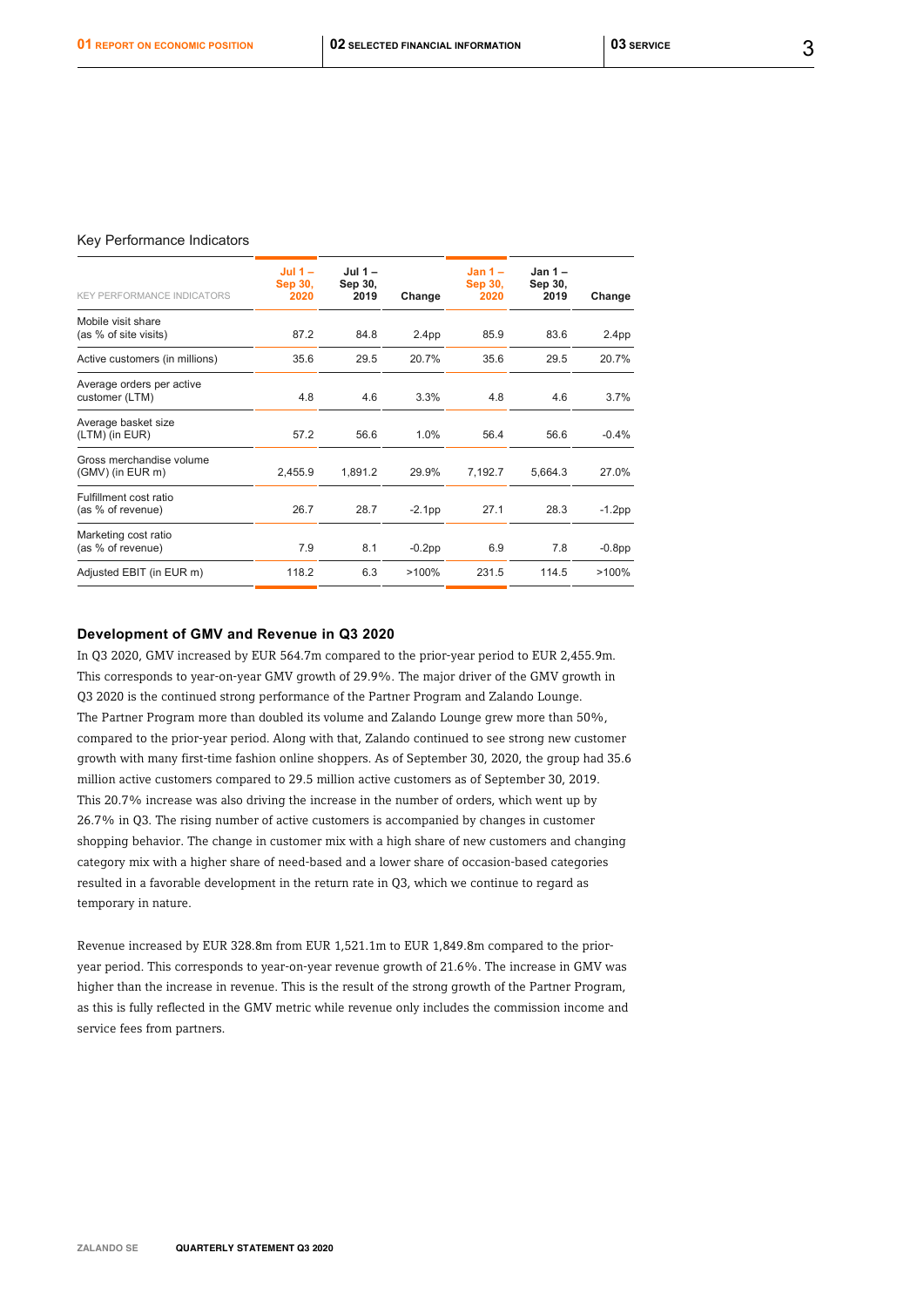#### **Development of EBIT in Q3 2020**

The group achieved a strong profitability level in the third quarter of 2020, recording EBIT of EUR 105.1m (prior year: EUR -6.9m) and a corresponding EBIT margin of 5.7% (prior year: -0.5%).

In Q3 2020, cost of sales rose from EUR 896.4m to EUR 1,029.2m, leading to a gross margin improvement of 3.3 percentage points compared to the prior-year period. The gross margin development is mainly driven by the strong sell-through of spring-summer items, leading to lower overstock levels and hence reduced allowances for goods. In Q3 2020, EUR 35.0m inventory valuation allowances were released, of which EUR 28.9m related to the exceptional inventory writedown of EUR 40.2m that Zalando recognized in Q1 2020 in response to revised sales expectations at the beginning of the coronavirus crisis. In Q2 2020, Zalando had already released EUR 11.3m of this exceptional write-down.

The fulfillment costs in proportion to revenue decreased by 2.1 percentage points in the third quarter of 2020 compared to the prior-year period. The fulfillment cost ratio largely benefited from lower logistic costs, driven by higher utilization rates and overall efficiency gains. Furthermore, lower average return volumes due to a favorable return rate development led to proportionally lower transportation and handling costs.

The marketing cost ratio decreased slightly by 0.2 percentage points to 7.9% compared to the prior-year period driven by strong organic demand.

Compared to the prior-year period, administrative expenses increased by EUR 7.2m from EUR 72.9m to EUR 80.1m in Q3 2020, representing a decrease of 0.5 percentage points in proportion to revenue. The decrease in the administrative cost ratio is driven by the continued focus on overhead cost efficiency.

#### **Development of GMV and Revenue in the First Nine Months**

The development in the first nine months of 2020 can be summarized as follows: GMV and revenue increased by 27.0% and 20.3% respectively, reflecting both the sharp decline in customer demand during the first quarter of the year after the start of the coronavirus pandemic, and exceptionally strong growth in the second and third quarter on the back of the outstanding growth in new customers, the acceleration of the company's platform transition and the strong performance of Zalando Lounge.

#### **Development of EBIT in the First Nine Months**

EBIT margin in proportion to revenue increased by 2.0 percentage points from 1.5% in the first nine months of 2019 to 3.5% in the first nine months of 2020. The gross margin decreased slightly by 0.5 percentage points to 41.8%. While the gross margin was adversely affected by the exceptional inventory write-down in Q1 2020 as well as changes in country and product mix and a larger share of sales via Offprice in Q2 2020, it recovered in Q3 2020. The strong sales performance of SS2020 items led to lower overstocks and hence reduced levels of inventory write-downs, which almost offset the negative effects from the two preceding quarters. In proportion to revenue, both fulfillment and marketing costs decreased. Fulfillment costs in proportion to revenue improved (down 1.1 percentage points). The main drivers were higher warehousing costs during Q1 2020 due to lower utilization, which were clearly offset by overall efficiency gains and economies of scale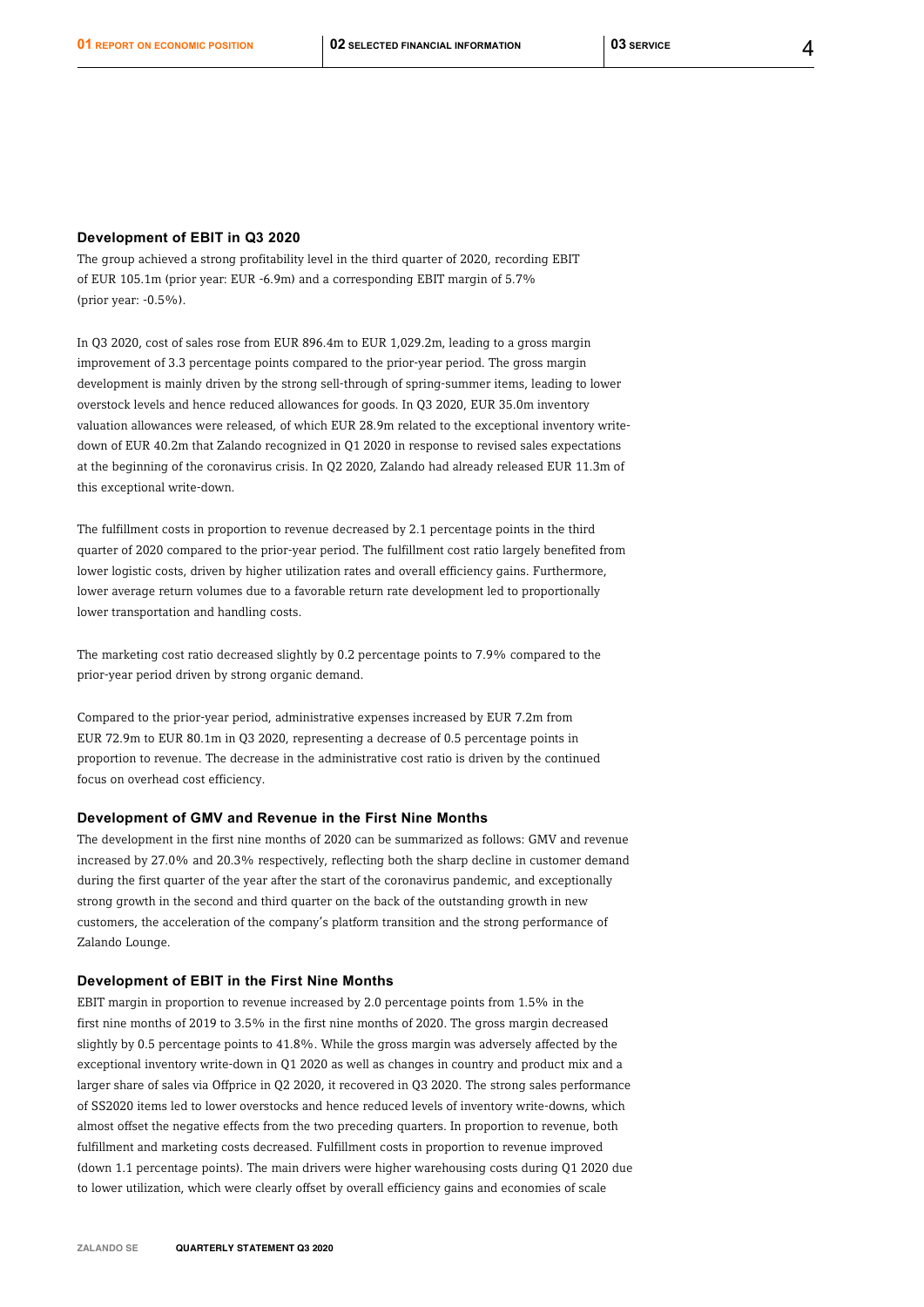through higher utilization as well as lower average return volumes in the second and third quarter of the year. The marketing cost ratio decreased by 0.9 percentage points to 6.9% in the first nine months of 2020, resulting primarily from the strong organic demand and reduced relative investment levels in brand and performance marketing as part of the measures introduced in response to the coronavirus crisis in Q2, partially offset by an elevated spend in Q1 2020.

#### **Development of Adjusted EBIT in Q3 2020 and in the First Nine Months**

To assess the operating performance of the business, Zalando's management also considers adjusted EBIT and the adjusted EBIT margin before expenses for equity-settled share-based payments, restructuring costs and non-operating one-time effects.

In the third quarter of 2020, Zalando generated an adjusted EBIT of EUR 118.2m (prior year: EUR 6.3m), which translates into an adjusted EBIT margin of 6.4% (prior year: 0.4%). The development of adjusted EBIT and the adjusted EBIT margin stems from the aforementioned drivers of unadjusted EBIT.

EBIT includes the following expenses from equity-settled share-based payments. More information can be found in the notes to the annual financial statements 2019 (section 3.5.7 (20.)).

#### Share-Based Compensation Expenses per Functional Area

| IN EUR M                                                      | Jul $1 -$<br>Sep 30,<br>2020 | Jul $1 -$<br>Sep 30,<br>2019 | Change | Jan 1 –<br>Sep 30,<br>2020 | $Jan 1 -$<br>Sep 30,<br>2019 | Change |
|---------------------------------------------------------------|------------------------------|------------------------------|--------|----------------------------|------------------------------|--------|
| <b>Expenses for</b><br>equity-settled<br>share-based payments | 13.2                         | 13.2                         | 0.0    | 41.1                       | 34.7                         | 6.4    |
| Cost of sales                                                 | 0.8                          | 0.9                          | $-0.1$ | 2.7                        | 2.4                          | 0.3    |
| Selling and distribution costs                                | 2.1                          | 2.3                          | $-0.2$ | 7.4                        | 6.1                          | 1.3    |
| thereof marketing costs                                       | 0.4                          | 0.6                          | $-0.2$ | 1.4                        | 1.5                          | $-0.1$ |
| thereof fulfillment costs                                     | 1.7                          | 1.7                          | 0.0    | 6.0                        | 4.6                          | 1.4    |
| Administrative expenses                                       | 10.3                         | 10.0                         | 0.3    | 31.0                       | 26.2                         | 4.8    |

In the first nine months of 2020, EBIT contained no restructuring costs or non-operating one-time effects. In the first nine months of 2019, EBIT included restructuring costs of EUR 13.1m incurred in connection with the reorganization of the private label business in Q1 2019 (thereof EUR 10.3m in cost of sales, EUR 2.4m in administrative expenses, and EUR 0.4m in marketing costs).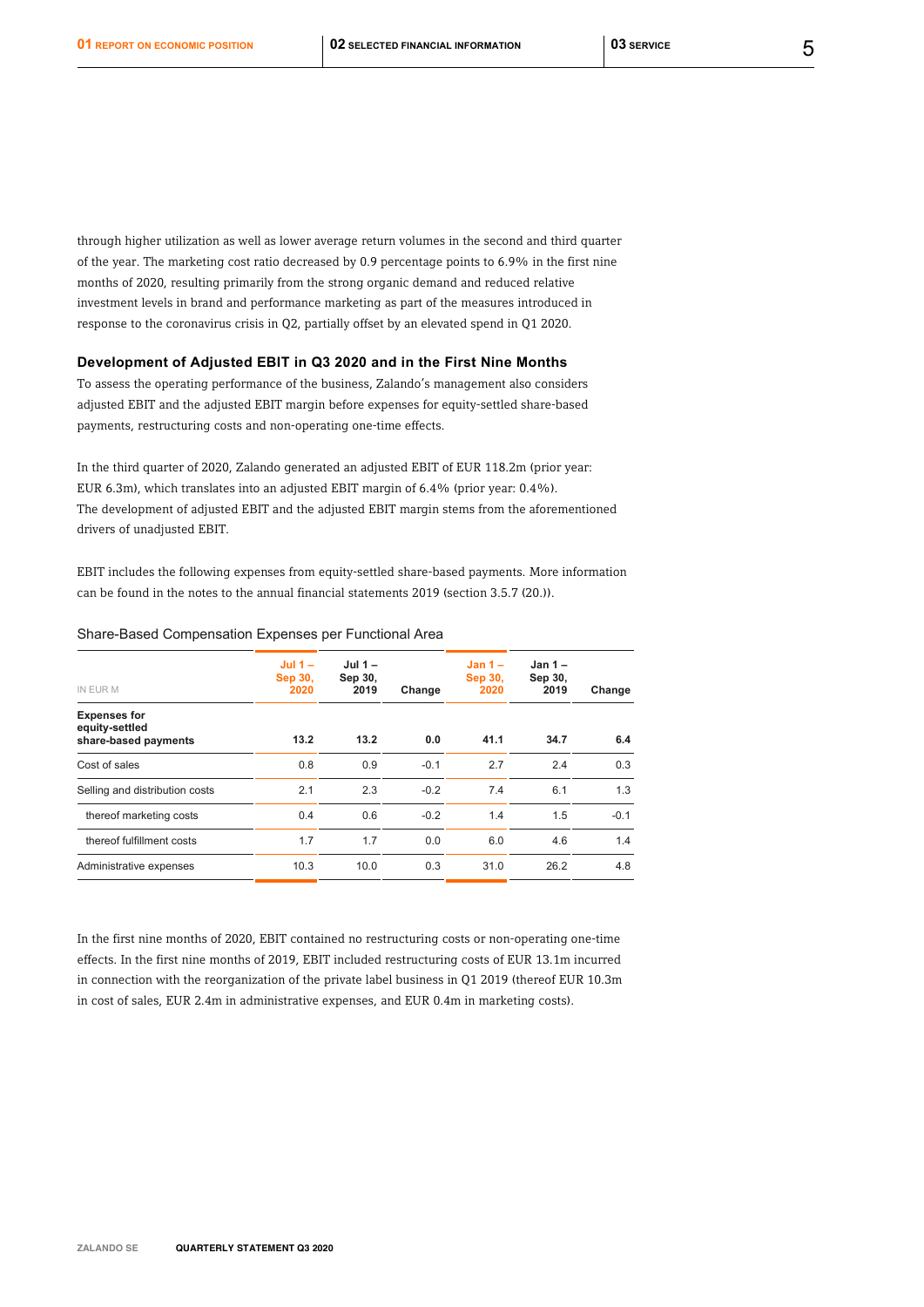# **1.2 Results by Segment**

The condensed segment results for the third quarter of 2020 highlight in particular the outstanding performance of the Offprice segment and the steady growth in the Fashion Store segment.

#### **Segment Development for the Third Quarter**

Segment Results of the Group Q3 2020

| IN EUR M                                     | <b>Fashion</b><br><b>Store</b> | <b>Offprice</b> | All Other<br>Segments | Total   | Recon-<br>ciliation | <b>Total</b><br><b>Group</b> |
|----------------------------------------------|--------------------------------|-----------------|-----------------------|---------|---------------------|------------------------------|
| Revenue                                      | 1,664.3                        | 260.5           | 43.2                  | 1.968.0 | $-118.2$            | 1,849.8                      |
| thereof intersegment<br>revenue              | 108.0                          | 0.0             | 10.2                  | 118.2   | $-118.2$            | 0.0                          |
| Earnings before interest and<br>taxes (EBIT) | 78.0                           | 27.0            | $-4.7$                | 100.3   | 4.8                 | 105.1                        |
| <b>Adjusted EBIT</b>                         | 89.0                           | 28.3            | $-3.9$                | 113.4   | 4.8                 | 118.2                        |

#### Segment Results of the Group Q3 2019

| IN EUR M                                     | <b>Fashion</b><br><b>Store</b> | <b>Offprice</b> | <b>All Other</b><br>Segments | <b>Total</b> | Recon-<br>ciliation | <b>Total</b><br><b>Group</b> |
|----------------------------------------------|--------------------------------|-----------------|------------------------------|--------------|---------------------|------------------------------|
| Revenue                                      | 1.397.8                        | 160.4           | 42.2                         | 1.600.5      | $-79.4$             | 1.521.1                      |
| thereof intersegment<br>revenue              | 68.6                           | 0.0             | 10.8                         | 79.4         | $-79.4$             | 0.0                          |
| Earnings before interest and<br>taxes (EBIT) | $-1.7$                         | 1.9             | $-7.1$                       | $-7.0$       | 0.1                 | $-6.9$                       |
| <b>Adjusted EBIT</b>                         | 9.5                            | 3.2             | $-6.4$                       | 6.2          | 0.1                 | 6.3                          |

Financial information for the Fashion Store segment, including intersegment transactions, breaks down into the regions DACH and Rest of Europe as follows:

#### Fashion Store by Region Q3 2020

| IN EUR M                                  | <b>DACH</b> | <b>Rest of</b><br>Europe | <b>Fashion</b><br><b>Store</b> |
|-------------------------------------------|-------------|--------------------------|--------------------------------|
| Revenue                                   | 764.5       | 899.8                    | 1,664.3                        |
| thereof intersegment revenue              | 57.5        | 50.6                     | 108.0                          |
| Earnings before interest and taxes (EBIT) | 64.0        | 14.0                     | 78.0                           |
| <b>Adjusted EBIT</b>                      | 68.7        | 20.2                     | 89.0                           |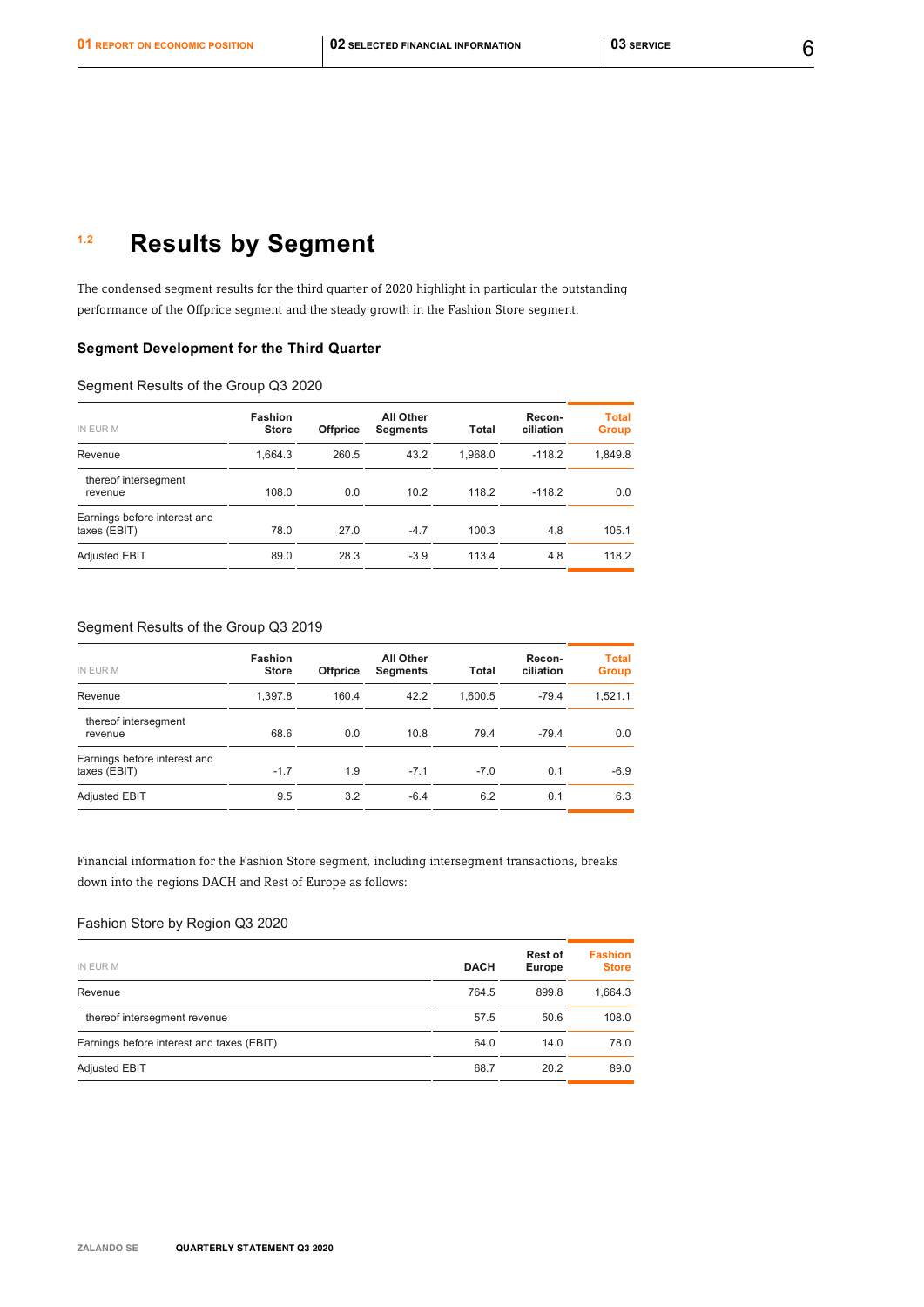#### Fashion Store by Region Q3 2019

| IN EUR M                                  | <b>DACH</b> | <b>Rest of</b><br>Europe | <b>Fashion</b><br><b>Store</b> |
|-------------------------------------------|-------------|--------------------------|--------------------------------|
| Revenue                                   | 666.7       | 731.1                    | 1,397.8                        |
| thereof intersegment revenue              | 33.9        | 34.7                     | 68.6                           |
| Earnings before interest and taxes (EBIT) | 34.5        | $-36.2$                  | $-1.7$                         |
| <b>Adjusted EBIT</b>                      | 40.1        | $-30.7$                  | 9.5                            |

In Q3 2020, revenue in the Fashion Store segment grew by 19.1% compared to the prior-year period, continuing the strong reacceleration of growth in Q2 2020 compared to Q1 2020. The revenue increase in the third quarter was supported by a significant increase in the number of orders, benefiting from the exceptionally high new customer acquisition. This was the combined result of the accelerated platform transition which allows Zalando to offer customers an even more attractive assortment and the accelerated consumer demand shift towards online shopping. Profitability was strong in the Fashion Store segment, with an EBIT margin of 4.7% in Q3 2020, equivalent to an increase of 4.8 percentage points compared to the prior-year period. The improvement was mainly driven by an increased gross margin. Strong seasonal sales led to lower overstock levels and hence reduced allowances on inventories. On top of that, fulfillment cost in relation to revenue improved on the back of efficiency gains and favorable developments in the return rate.

Zalando Lounge's outstanding performance was the driver of the revenue increase in the Offprice segment of 62.4% in Q3 2020 compared to the prior-year period. In the third quarter Zalando Lounge experienced continued growth in its customer base and daily active users as well as an improved gross basket value. At the same time, the Outlet stores, which were hit by the mandatory store closures as part of the government-imposed coronavirus containment measures, started to recover faster than expected thanks to the contribution of new store openings (Mannheim, Ulm and Düsseldorf). In total, the Offprice segment recorded an EBIT of EUR 27.0m with the EBIT margin increasing from 1.2% in the prior-year period to 10.4% in Q3 2020. The increase was mainly caused by an improved fulfillment cost ratio due to warehouse efficiency gains and favorable return rates, a slightly improved administrative cost ratio and marketing savings, partly offset by a decreased gross profit margin driven by higher discount levels.

The coronavirus crisis continued to impact the growth performance of all other segments in Q3 2020. Revenue grew only slightly by 2.3% compared to the prior-year period, while the EBIT margin improved by 6.0 percentage points to -10.9% as a result of cost structure improvements.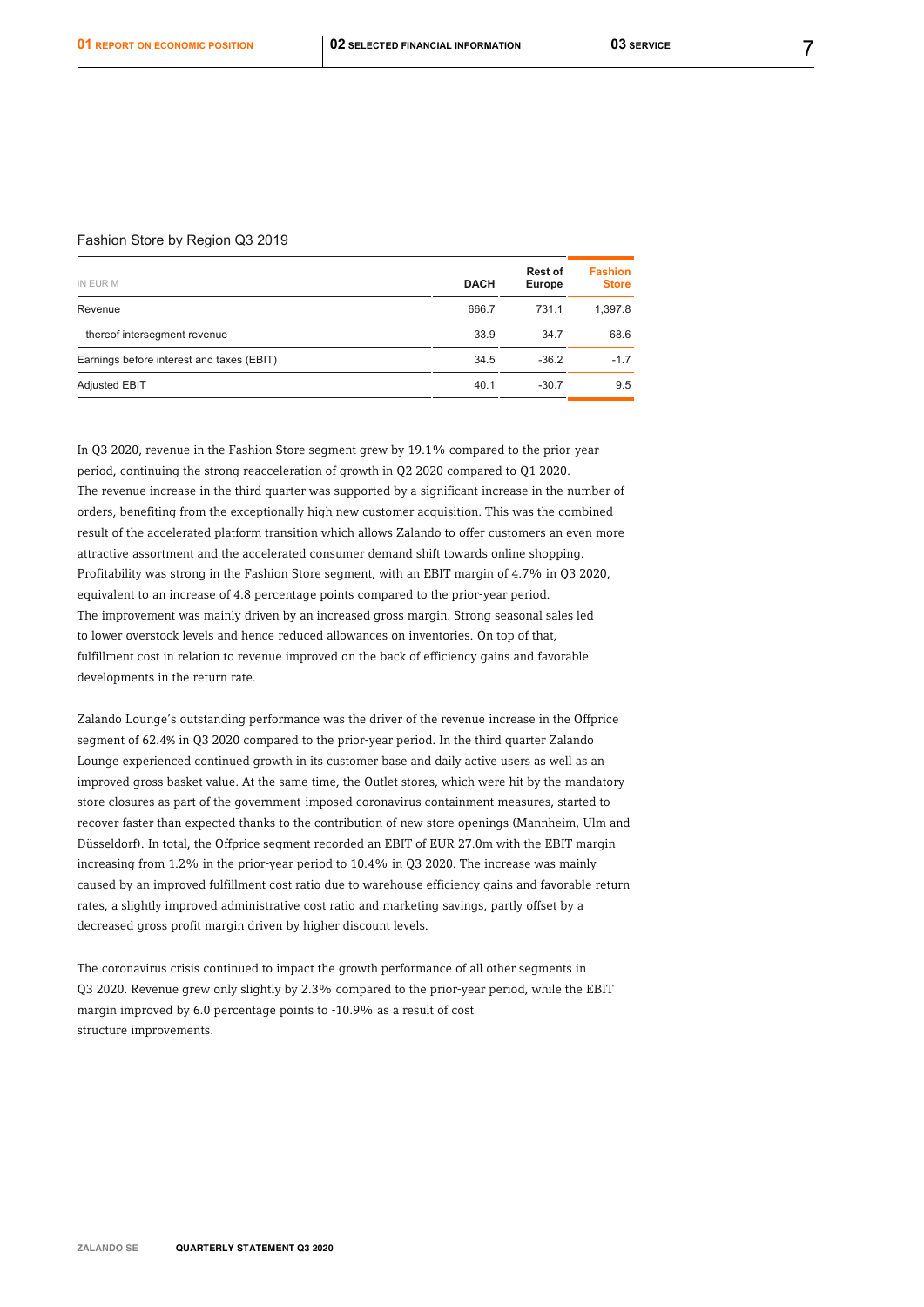#### **Segment Development for the First Nine Months**

Segment Results of the Group for the First Nine Months 2020

| IN EUR M                                     | <b>Fashion</b><br><b>Store</b> | <b>Offprice</b> | <b>All Other</b><br><b>Segments</b> | <b>Total</b> | Recon-<br>ciliation | <b>Total</b><br><b>Group</b> |
|----------------------------------------------|--------------------------------|-----------------|-------------------------------------|--------------|---------------------|------------------------------|
| Revenue                                      | 4.926.2                        | 697.5           | 120.7                               | 5.744.3      | $-335.6$            | 5,408.7                      |
| thereof intersegment<br>revenue              | 307.8                          | 0.0             | 27.9                                | 335.6        | $-335.6$            | 0.0                          |
| Earnings before interest and<br>taxes (EBIT) | 153.3                          | 47.6            | $-14.5$                             | 186.4        | 4.1                 | 190.5                        |
| <b>Adjusted EBIT</b>                         | 187.5                          | 51.9            | $-12.0$                             | 227.4        | 4.1                 | 231.5                        |
|                                              |                                |                 |                                     |              |                     |                              |

#### Segment Results of the Group for the First Nine Months 2019

| IN EUR M                                     | <b>Fashion</b><br><b>Store</b> | <b>Offprice</b> | All Other<br>Segments | <b>Total</b> | Recon-<br>ciliation | <b>Total</b><br><b>Group</b> |  |
|----------------------------------------------|--------------------------------|-----------------|-----------------------|--------------|---------------------|------------------------------|--|
| Revenue                                      | 4.144.4                        | 452.9           | 190.1                 | 4.787.4      | $-290.8$            | 4,496.6                      |  |
| thereof intersegment<br>revenue              | 192.8                          | 0.0             | 98.0                  | 290.8        | $-290.8$            | 0.0                          |  |
| Earnings before interest and<br>taxes (EBIT) | 92.7                           | 10.5            | $-37.1$               | 66.1         | 0.6                 | 66.7                         |  |
| <b>Adjusted EBIT</b>                         | 121.4                          | 14.0            | $-21.6$               | 113.8        | 0.6                 | 114.5                        |  |

In the Fashion Store segment, revenue rose by 18.9% in the first nine months of 2020 compared to the corresponding prior-year period. This development reflects a combination of the steep decline in customer demand during the first quarter of the year at the start of the coronavirus pandemic and exceptionally strong growth in the second and third quarter. The EBIT margin in the Fashion Store segment increased by 0.9 percentage points from 2.2% in the first nine months of 2019 to 3.1% in the first nine months of 2020. Key drivers were cost of sales and fulfillment costs. The cost of sales ratio increased slightly compared to the corresponding prior-year period. The exceptional inventory write-offs as well as the country and product mix effects from Q1 and Q2 2020 could not be fully offset by the positive development in Q3 2020, which was driven by high seasonal sales that resulted in lower overstock and allowances on inventories. Overall, the fulfillment cost ratio improved compared to the prior-year period. It recovered fully from the effects of underutilization in Q1 2020 through significant efficiency gains and economies of scale in Q2 and Q3 2020. In addition, lower marketing investments led to a slightly improved marketing cost ratio compared to the prior-year period.

In the Offprice segment, revenue grew by 54.0% in the first nine months of 2020 compared to the corresponding prior-year period. The Offprice segment recorded an EBIT margin of 6.8%, an increase of 4.5 percentage points compared to the prior-year period. The strong performance is mostly attributable to the outstanding development of Zalando Lounge during the first nine months, while the reduced sales volume of our Zalando Outlets had a smaller impact.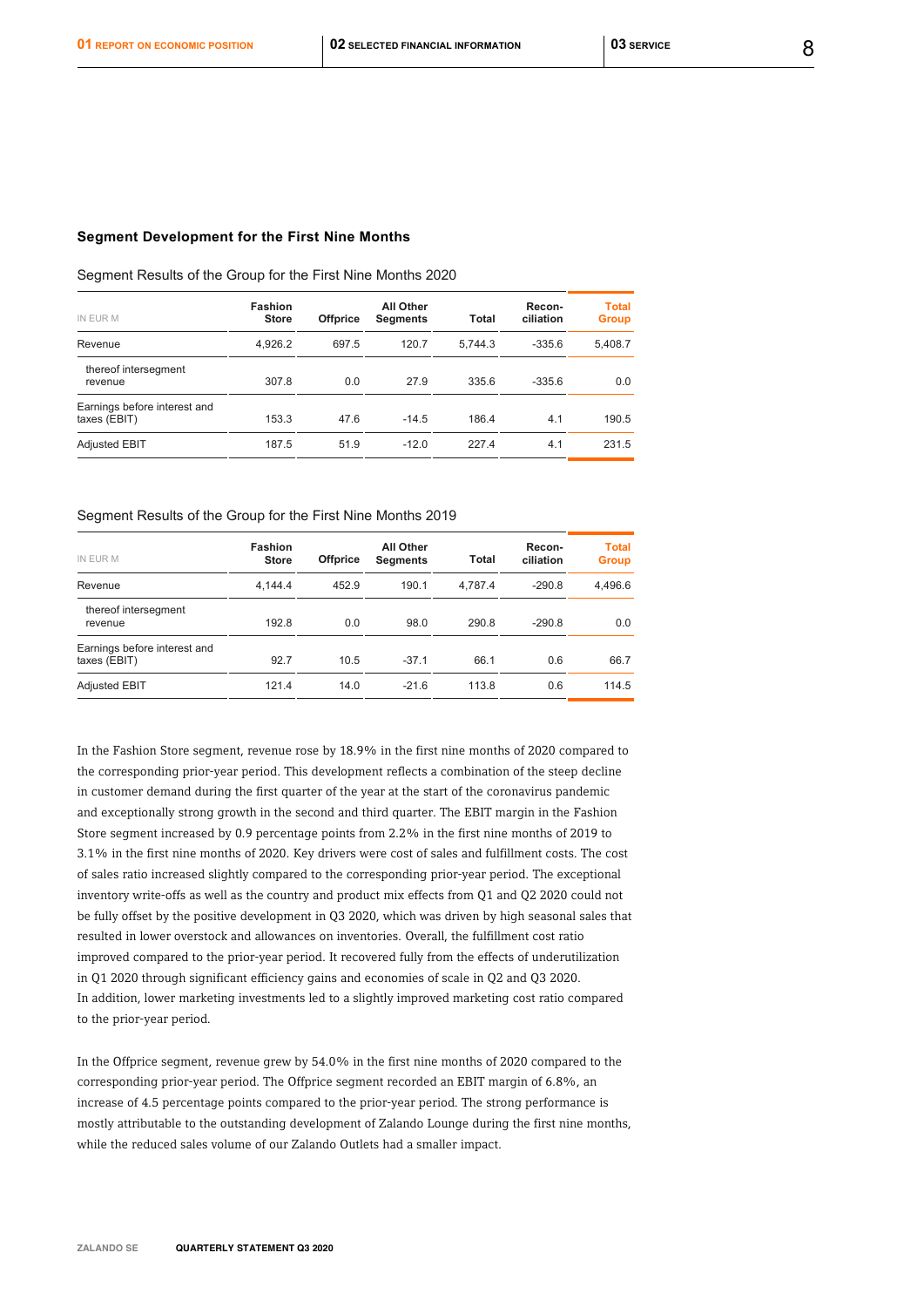In all other segments total revenue declined by 36.5% during the first nine months of the year compared to the prior-year period, the main reason being the reorganization of the private label business in Q1 2019. The private label business was integrated into the Fashion Store segment in Q2 2019. Hence, private label business revenue shifted from all other segments to the Fashion Store segment. As private label business revenue solely comprises intersegment transactions with the Fashion Store segment, the shift did not impact Fashion Store revenue. In addition, the coronavirus pandemic slowed growth in all other segments. The EBIT margin in all other segments increased by 7.5 percentage points to -12.0% in the first nine months of 2020 in comparison to the first nine months of 2019, mainly driven by the fact that no restructuring costs were incurred in 2020.

#### **Adjusted EBIT**

EBIT comprises the following expenses from equity-settled share-based payments:

| IN EUR M                                                  | $J$ ul 1 $-$<br>Sep 30,<br>2020 | $Jul$ 1 $-$<br>Sep 30,<br>2019 | Change | Jan $1 -$<br><b>Sep 30.</b><br>2020 | Jan $1 -$<br>Sep 30,<br>2019 | Change |
|-----------------------------------------------------------|---------------------------------|--------------------------------|--------|-------------------------------------|------------------------------|--------|
| <b>Expenses for equity-settled</b><br>share-based payment | 13.2                            | 13.2                           | 0.0    | 41.1                                | 34.7                         | 6.4    |
| <b>Fashion Store</b>                                      | 11.0                            | 11.2                           | $-0.2$ | 34.2                                | 28.8                         | 5.4    |
| Offprice                                                  | 1.3                             | 1.3                            | 0.0    | 4.3                                 | 3.4                          | 0.9    |
| All other segments                                        | 0.8                             | 0.7                            | 0.1    | 2.5                                 | 2.5                          | 0.0    |

#### Share-Based Compensation Expenses per Segment

The development in adjusted EBIT resulted almost exclusively from the drivers described for unadjusted EBIT above as no restructuring or other one-time effects were recorded during the first nine months of 2020. In the prior-year period, EBIT included the above-mentioned restructuring costs incurred in connection with the reorganization of the private label business in Q1 2019 with EUR 13.1m in all other segments. The private label business has been integrated into the Fashion Store segment since Q2 2019. Prior to that, it was part of all other segments.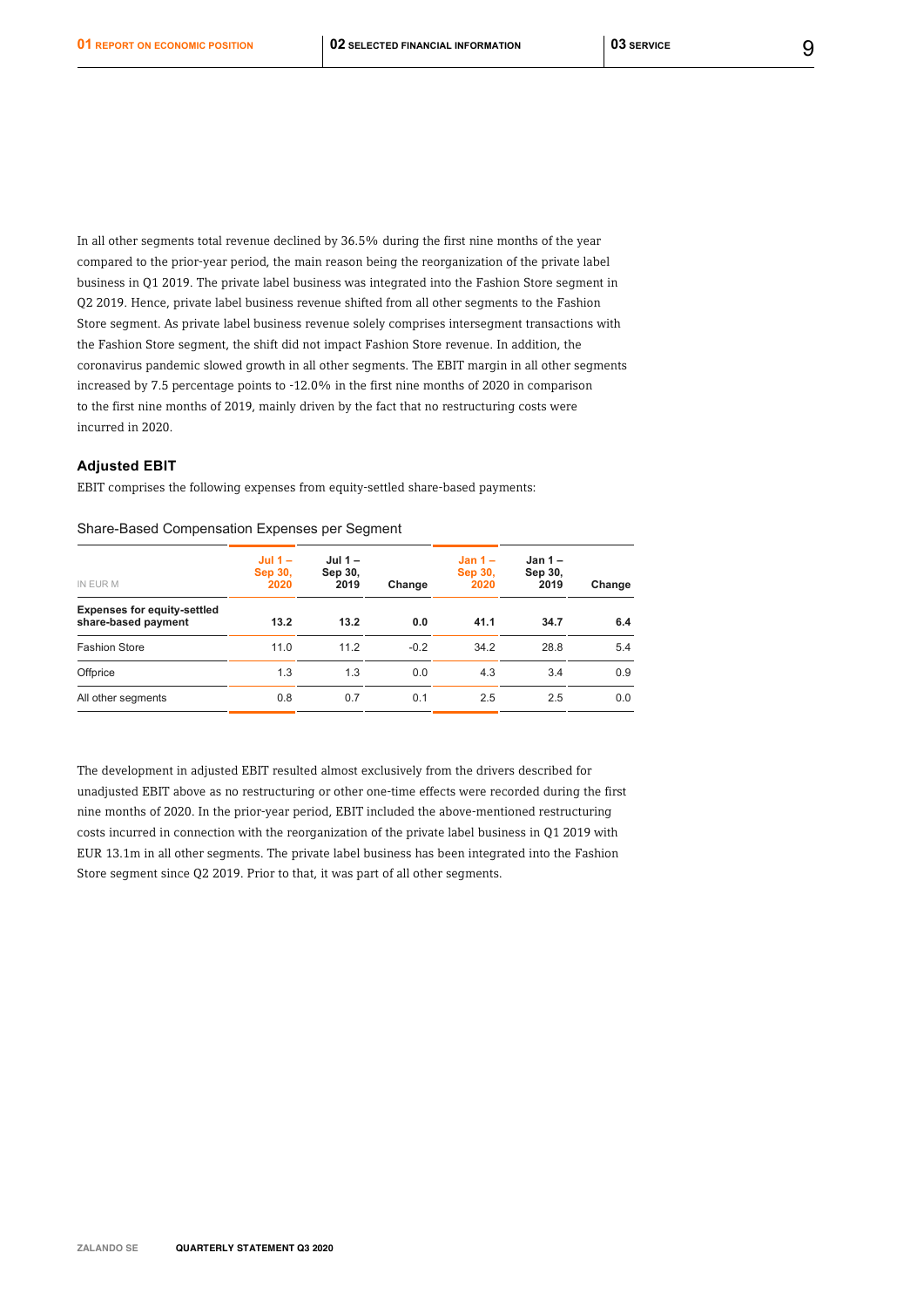### **1.3 Cash Flows**

The liquidity and the financial development of the Zalando group are presented in the following condensed statement of cash flows:

Condensed Statement of Cash Flows

| IN EUR M                                                                | $Jul$ 1 $-$<br><b>Sep 30,</b><br>2020 | $Jul 1 -$<br>Sep 30,<br>2019 | $Jan 1 -$<br><b>Sep 30.</b><br>2020 | Jan 1 –<br>Sep 30,<br>2019 |
|-------------------------------------------------------------------------|---------------------------------------|------------------------------|-------------------------------------|----------------------------|
| Cash flow from operating activities                                     | 212.5                                 | $-0.7$                       | 337.4                               | 84.0                       |
| Cash flow from investing activities                                     | 0.8                                   | $-88.0$                      | $-84.2$                             | $-169.2$                   |
| Cash flow from financing activities                                     | 1,004.2                               | 4.1                          | 1,366.0                             | $-42.0$                    |
| Change in cash and cash equivalents                                     | 1.217.5                               | $-84.6$                      | 1.619.2                             | $-127.2$                   |
| Exchange-rate related and other changes in cash<br>and cash equivalents | 1.1                                   | $-2.8$                       | 0.3                                 | $-0.8$                     |
| Cash and cash equivalents at the beginning<br>of the period             | 1.377.5                               | 954.4                        | 976.5                               | 995.0                      |
| Cash and cash equivalents as of September 30                            | 2,596.1                               | 867.0                        | 2.596.1                             | 867.0                      |

In the third quarter of 2020, Zalando generated a positive cash flow from operating activities of EUR 212.5m (prior-year period: EUR -0.7m). The increase compared to the prior-year period of EUR 213.2m was driven by the strong positive net income before depreciation and the development in working capital. Predominantly, it related to an increase in inventories being offset by a more pronounced increase in trade payables, which both resulted from the higher business volume and stock inbound levels, as well as the lower impact on sales of the ongoing coronavirus crisis than was initially expected.

The cash flow from investing activities is mainly impacted by capital expenditures (capex), and cash received from the sale of assets. Capex is the sum of the payments for investments in property, plant and equipment and intangible assets excluding payments for acquisitions and amounted to EUR 31.9m (prior-year period: EUR 88.0m) in Q3 2020. It mainly included investments in the logistics infrastructure, relating primarily to the fulfillment centers in Olsztynek, Lodz (Gluchow) and Gardno as well as investments in internally developed software. Furthermore, cash flow from investing activities contained payments received for the sale of undeveloped land on the Zalando Campus of EUR 30.3m and from the sale of warehouse equipment (Brieselang) of EUR 2.4m.

In Q3 2020, Zalando placed two tranches of unsubordinated, unsecured convertible bonds with an aggregate principal amount of EUR 1,000.0m, which resulted in cash inflows from financing activities of EUR 999.2m. In addition, Zalando received EUR 23.0m from strike price payments relating to exercises of employee stock options and had cash outflows for the repayment of the principal portion of lease liabilities of EUR 17.3m during the third quarter of 2020.

Aggregate cash and cash equivalents increased by EUR 1,218.6m in the first third quarter of 2020, resulting in Zalando carrying cash and cash equivalents of EUR 2,596.1m as of September 30, 2020.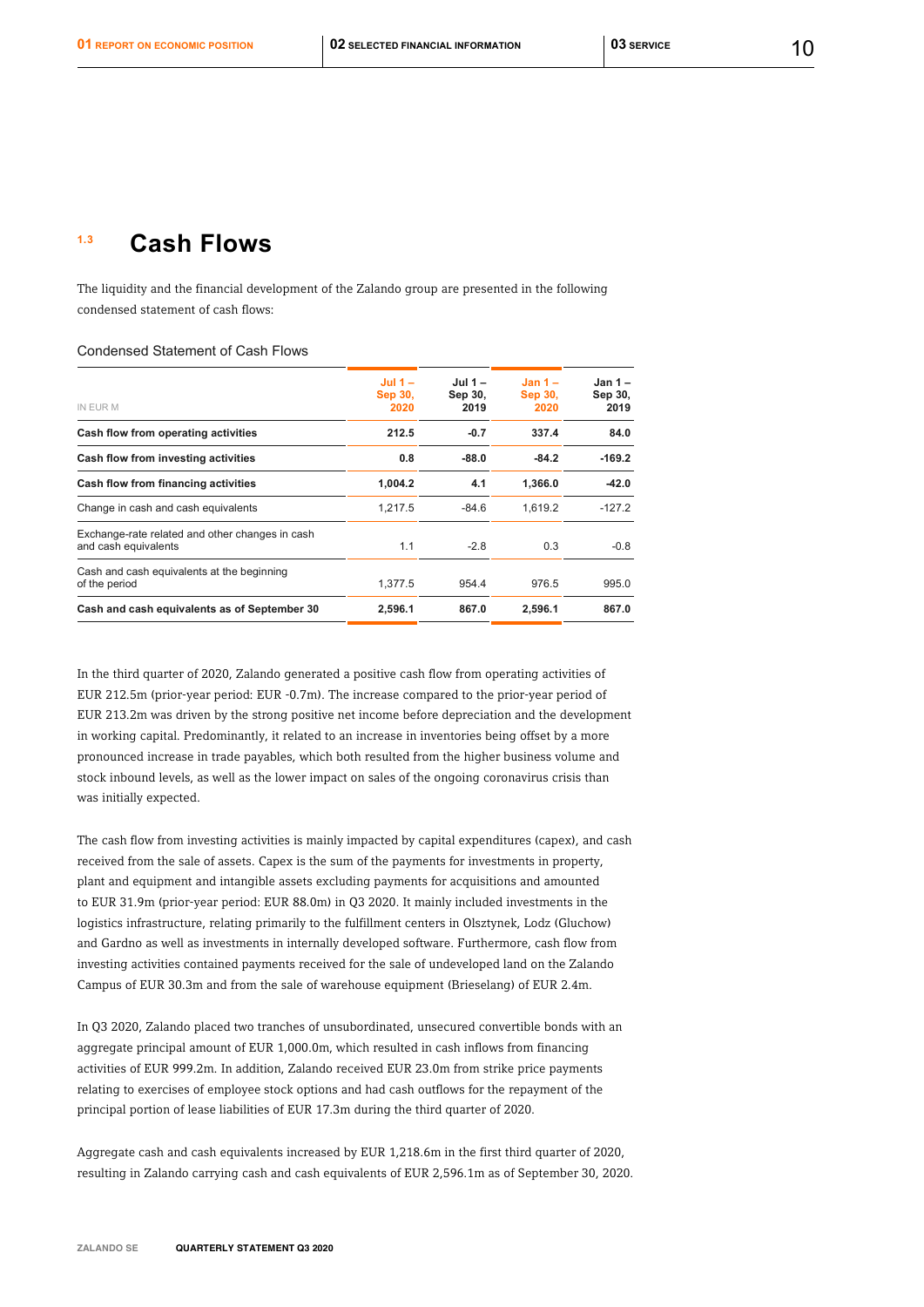The group's financial position is shown in the following condensed statement of financial position.

#### Assets

| IN EUR M              | Sep 30, 2020 |        | Dec 31, 2019 |        | Change  |       |
|-----------------------|--------------|--------|--------------|--------|---------|-------|
| Non-current assets    | 1.482.1      | 23.0%  | 1.455.1      | 33.6%  | 27.0    | 1.9%  |
| <b>Current assets</b> | 4.947.8      | 77.0%  | 2.878.0      | 66.4%  | 2.069.8 | 71.9% |
| <b>Total assets</b>   | 6.429.9      | 100.0% | 4.333.1      | 100.0% | 2.096.8 | 48.4% |

#### Equity and Liabilities

| IN EUR M                            | Sep 30, 2020 |        | Dec 31, 2019 |        | Change  |        |  |
|-------------------------------------|--------------|--------|--------------|--------|---------|--------|--|
| Equity                              | 1.988.9      | 30.9%  | 1.683.8      | 38.9%  | 305.2   | 18.1%  |  |
| Non-current liabilities             | 1.805.5      | 28.1%  | 542.6        | 12.5%  | 1.262.9 | 232.7% |  |
| <b>Current liabilities</b>          | 2.635.4      | 41.0%  | 2.106.7      | 48.6%  | 528.7   | 25.1%  |  |
| <b>Total equity and liabilities</b> | 6.429.9      | 100.0% | 4.333.1      | 100.0% | 2.096.8 | 48.4%  |  |

Compared to December 31, 2019, Zalando's total assets increased by 48.4% to EUR 6,429.9m. The statement of financial position is dominated by working capital, cash and cash equivalents as well as equity.

In the first nine months of 2020, additions to property, plant and equipment totaled EUR 109.1m (prior year: EUR 138.1m), mainly relating to the fulfillment centers in Rotterdam (Bleiswijk), Verona (Nogarole Rocca) and Olsztynek.

Right-of-use assets had a carrying amount of EUR 498.5m as of September 30, 2020. These were primarily driven by lease contracts for fulfillment centers and office buildings in accordance with IFRS 16.

Inventories mainly comprise goods required for Zalando's wholesale business. The 34.4% increase in inventories to EUR 1,476.2m predominantly resulted from higher business volume and increased stock inbound levels. Driven by the strong sell-through of seasonal items, Zalando was able to release allowances on inventories of EUR 35.0m in Q3 2020. Of this, EUR 29.5m related to the exceptional inventory write-down of EUR 40.2m that Zalando recognized during the first quarter of the year in response to revised sales expectations at the beginning of the coronavirus crisis. In Q2 2020 Zalando had already released EUR 11.3m of the exceptional write-down.

In the first nine months of 2020, equity increased from EUR 1,683.8m to EUR 1,988.9m. The EUR 305.2m increase primarily stems from the positive net income of the period, from convertible bonds, from share-based compensation and from strike price payments received for employee stock option exercises. The equity ratio decreased from 38.9% at the beginning of the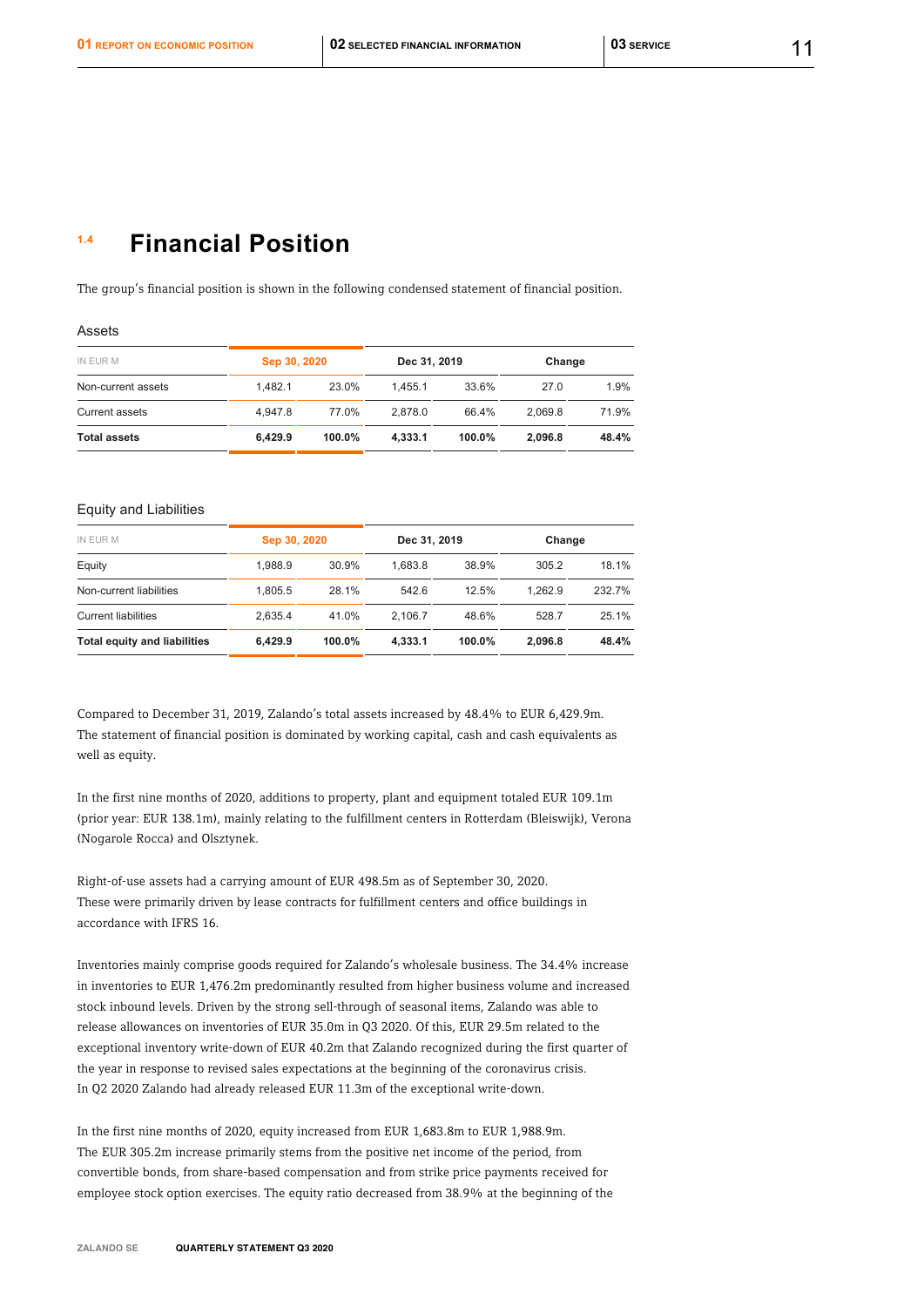year to 30.9% as of September 30, 2020, primarily due to the placement of two tranches of unsubordinated, unsecured convertible bonds with a principal amount of EUR 1,000.0m in the third quarter of 2020.

Non-current liabilities increased by EUR 1,262.9m to EUR 1,805.5m as of September 30, 2020. Of this, non-current borrowings rose by EUR 375.0m, when the credit lines from the revolving credit facility (RCF) were drawn in the first quarter of 2020. In addition to this convertible bonds were placed, resulting in a carrying amount of EUR 868.5m.

Current liabilities increased by EUR 528.7m to EUR 2,635.4m in the first nine months of 2020. The increase is mainly attributable to trade payables, which rose by EUR 459.7m, primarily due to deliveries of merchandise because of the higher business volume. Moreover, under reverse factoring agreements, suppliers' claims against Zalando totaling EUR 449.7m as of September 30, 2020 were transferred to various factoring providers (December 31, 2019: EUR 394.5m). These items were recognized in the statement of financial position under trade payables and similar liabilities.

Lease liabilities had a carrying amount of EUR 530.0m as of September 30, 2020, thereof EUR 461.8m non-current and EUR 38.6m current. They represent the discounted financial obligations resulting from lease contracts.

Net working capital, consisting of inventories and trade and other receivables less trade payables and similar liabilities, dropped from EUR -147.7m as of December 31, 2019 to EUR -222.6m as of September 30, 2020. The decrease mainly results from the increase in trade payables and similar liabilities, partly offset by the increase in inventories.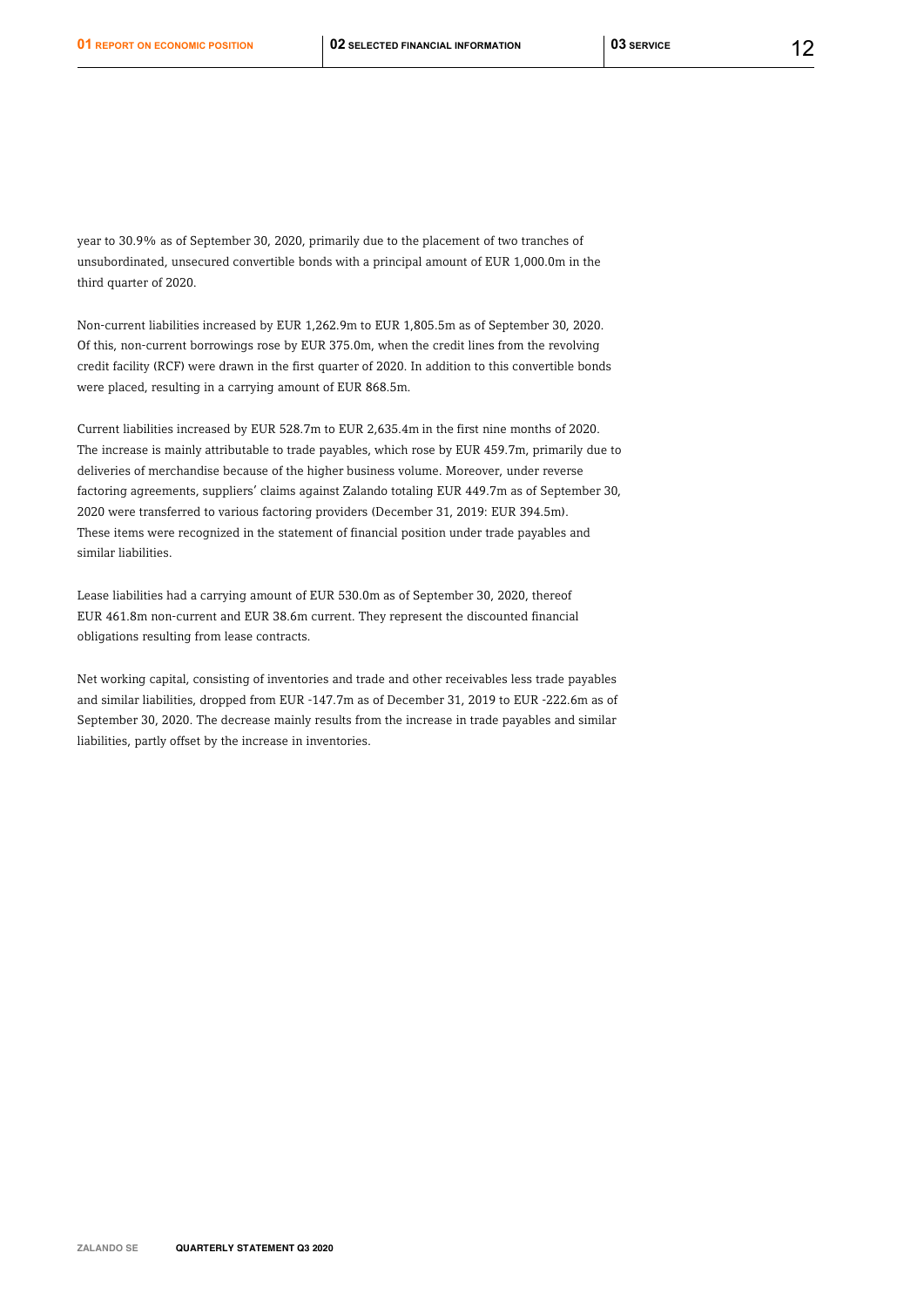### **1.5 Outlook**

After exceptionally strong and profitable growth in the third quarter, Zalando raised its latest full year guidance provided in the Quarterly Statement for Q2 2020 published on August 11, 2020.

The company now expects to grow GMV by 25-27%, revenue by 20-22% and anticipates an adjusted EBIT of between EUR 375.0m and EUR 425.0m, EBIT of between EUR 325.0m and EUR 375.0m for the fiscal year 2020 (Q2 2020 guidance was: GMV growth: 20% to 25% and revenue growth: 15% to 20% in 2020, adjusted EBIT of EUR 250.0m to EUR 300.0m, EBIT of EUR 200.0m to EUR 250.0m).

As part of its platform strategy, the company will continue to invest in its European logistics network and technology infrastructure and has not revised its capex guidance of planned investments of EUR 230.0m to EUR 280.0m for the current year. Furthermore, the group expects net working capital to remain negative for the fiscal year 2020.

Berlin, November 4, 2020

The Management Board

Robert Gentz David Schneider Rubin Ritter James M. Freeman, II David Schröder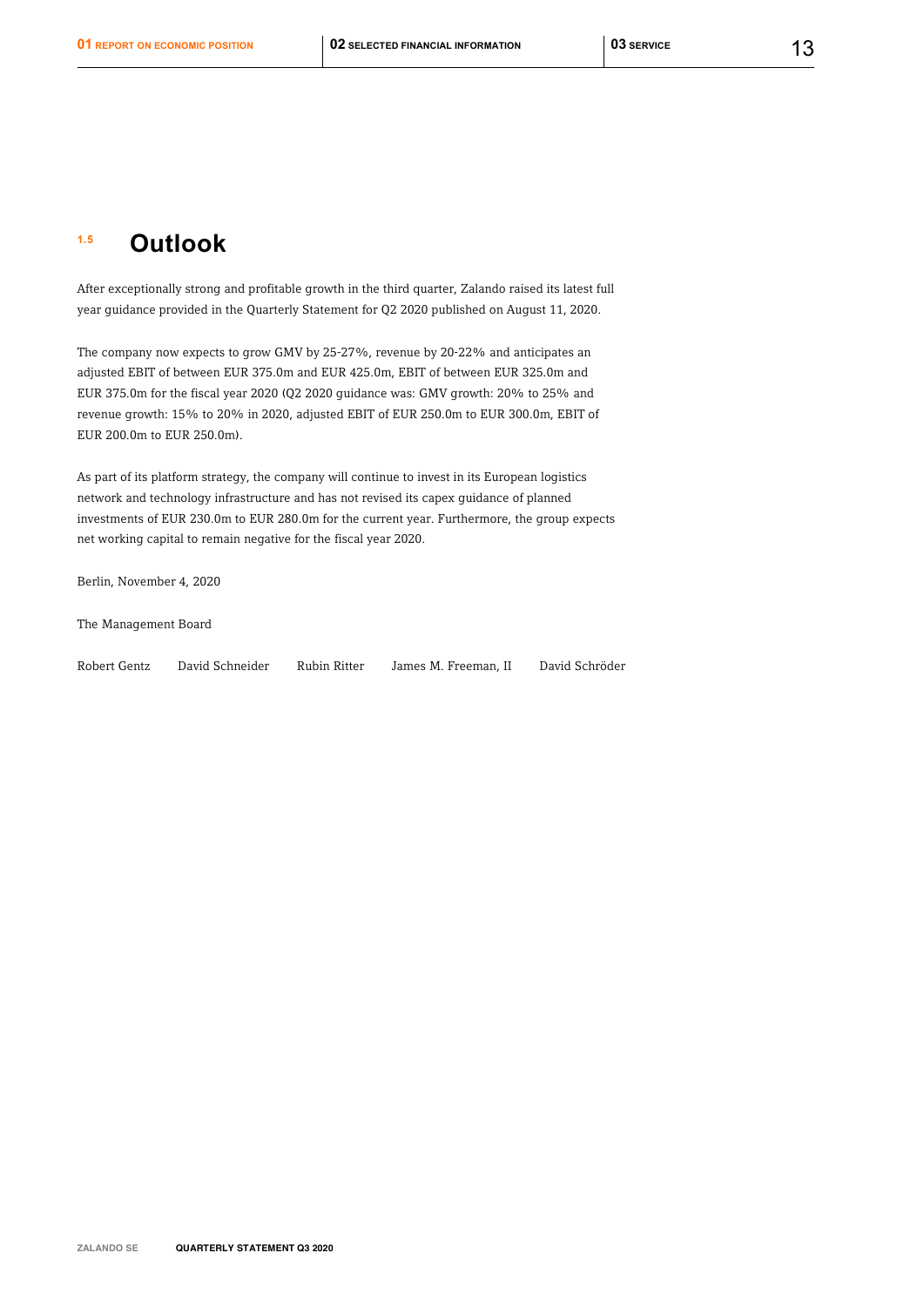# **2.1 Consolidated Statement of Comprehensive Income**

Consolidated Statement of Comprehensive Income

| IN EUR M                                                             | Jul $1 -$<br>Sep 30,<br>2020 | Jul $1 -$<br>Sep 30,<br>2019 | Jan $1 -$<br>Sep 30,<br>2020 | Jan 1 –<br>Sep 30,<br>2019 |
|----------------------------------------------------------------------|------------------------------|------------------------------|------------------------------|----------------------------|
| Revenue                                                              | 1.849.8                      | 1,521.1                      | 5,408.7                      | 4.496.6                    |
| Cost of sales                                                        | $-1,029.2$                   | $-896.4$                     | $-3,146.7$                   | $-2,592.1$                 |
| <b>Gross profit</b>                                                  | 820.7                        | 624.7                        | 2,262.0                      | 1,904.5                    |
| <b>Fulfillment costs</b>                                             | $-493.0$                     | $-437.2$                     | $-1.466.3$                   | $-1,269.8$                 |
| Marketing costs                                                      | $-145.4$                     | $-123.0$                     | $-374.2$                     | $-350.4$                   |
| Administrative expenses                                              | $-80.1$                      | $-72.9$                      | $-245.9$                     | $-221.0$                   |
| Other operating income                                               | 3.7                          | 1.8                          | 19.3                         | 10.8                       |
| Other operating expenses                                             | $-0.9$                       | $-0.2$                       | $-4.5$                       | $-7.3$                     |
| Earnings before interest and taxes (EBIT)                            | 105.1                        | $-6.9$                       | 190.4                        | 66.7                       |
| Interest and similar income                                          | 1.9                          | 2.4                          | 5.6                          | 7.9                        |
| Interest and similar expenses                                        | $-15.6$                      | $-7.5$                       | $-32.6$                      | $-20.4$                    |
| Result of investments accounted for<br>using the equity method       | 0.0                          | $-0.5$                       | 0.0                          | $-3.9$                     |
| Other financial result                                               | $-0.7$                       | $-6.2$                       | $-8.7$                       | $-3.8$                     |
| <b>Financial result</b>                                              | $-14.3$                      | $-11.7$                      | $-35.7$                      | $-20.2$                    |
| Earnings before taxes (EBT)                                          | 90.8                         | $-18.6$                      | 154.7                        | 46.5                       |
| Income taxes                                                         | $-32.3$                      | 5.0                          | $-60.1$                      | $-32.2$                    |
| Net income for the period                                            | 58.5                         | $-13.6$                      | 94.7                         | 14.3                       |
| Thereof net income attributable to the<br>shareholders of ZALANDO SE | 58.5                         | $-13.6$                      | 94.7                         | 14.3                       |
| Thereof net income attributable to<br>non-controlling interests      | 0.0                          | 0.0                          | 0.0                          | 0.0                        |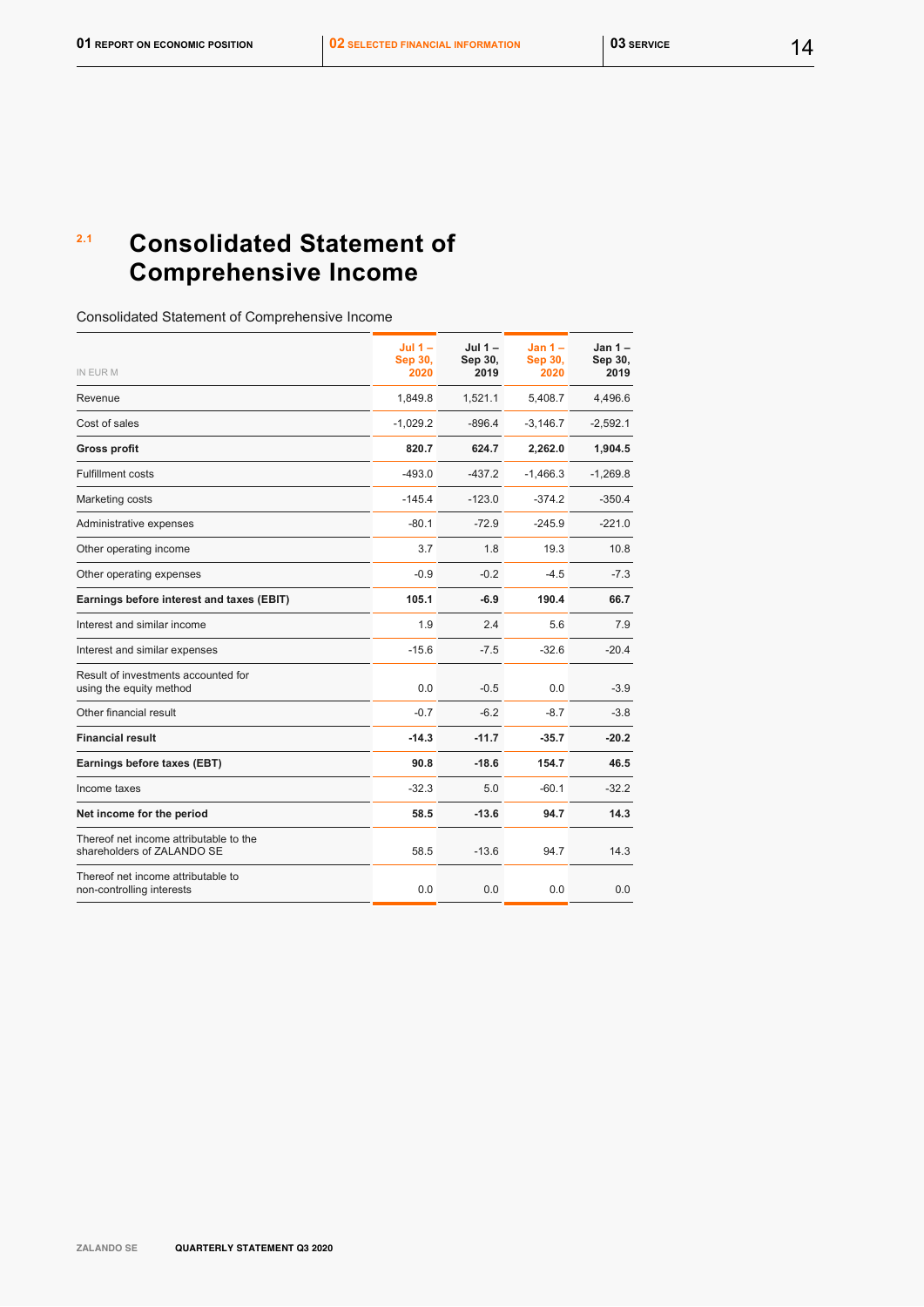# **2.2 Consolidated Statement of Financial Position**

Consolidated Statement of Financial Position – Assets

| IN EUR M                                          | Sep 30, 2020 | Dec 31, 2019 |
|---------------------------------------------------|--------------|--------------|
| <b>Non-current assets</b>                         |              |              |
| Intangible assets                                 | 200.2        | 192.8        |
| Property, plant and equipment                     | 749.2        | 708.4        |
| <b>Financial assets</b>                           | 16.6         | 10.1         |
| Lease assets                                      | 498.5        | 525.6        |
| Deferred tax assets                               | 9.7          | 9.2          |
| Non-financial assets                              | 6.2          | 7.3          |
| Investments accounted for using the equity method | 1.7          | 1.7          |
|                                                   | 1,482.1      | 1,455.1      |
| <b>Current assets</b>                             |              |              |
| Inventories                                       | 1,476.2      | 1,098.3      |
| Prepayments                                       | 1.1          | 0.1          |
| Trade and other receivables                       | 469.1        | 462.3        |
| Other financial assets                            | 96.0         | 42.8         |
| Other non-financial assets                        | 309.4        | 262.2        |
| Cash and cash equivalents                         | 2,596.1      | 976.5        |
|                                                   | 4,947.8      | 2,842.2      |
| Assets held for sale                              | 0.0          | 35.9         |
| <b>Total assets</b>                               | 6,429.9      | 4,333.1      |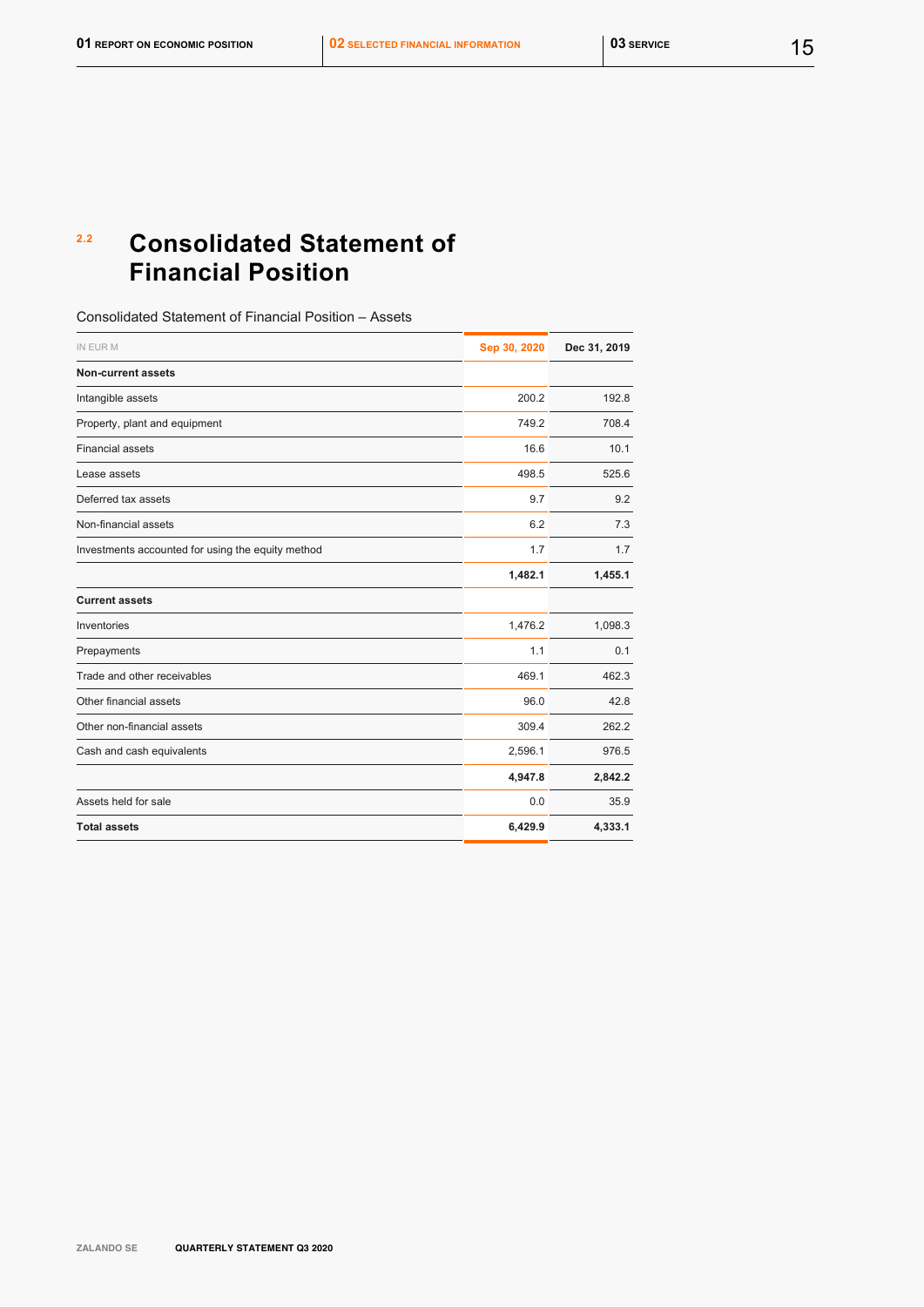| IN EUR M                                         | Sep 30, 2020 | Dec 31, 2019 |
|--------------------------------------------------|--------------|--------------|
| <b>Equity</b>                                    |              |              |
| Issued capital                                   | 252.8        | 248.7        |
| Capital reserves                                 | 1,376.5      | 1,200.5      |
| Other reserves                                   | 0.0          | $-15.6$      |
| Retained earnings                                | 359.8        | 250.4        |
| Equity of shareholders of ZALANDO SE             | 1,989.1      | 1,683.9      |
| Non-controlling interest                         | $-0.2$       | $-0.2$       |
|                                                  | 1,988.9      | 1,683.8      |
| <b>Non-current liabilities</b>                   |              |              |
| Provisions                                       | 38.6         | 42.5         |
| Lease liabilities                                | 461.8        | 481.4        |
| Borrowings                                       | 375.6        | 2.7          |
| Convertible bonds                                | 868.5        | 0.0          |
| Other financial liabilities                      | 11.3         | 4.2          |
| Other non-financial liabilities                  | 5.1          | 1.1          |
| Deferred tax liabilities                         | 44.6         | 10.7         |
|                                                  | 1,805.5      | 542.6        |
| <b>Current liabilities</b>                       |              |              |
| Provisions                                       | 1.3          | 3.4          |
| Lease liabilities                                | 68.2         | 68.0         |
| Borrowings                                       | 2.8          | 2.8          |
| Trade payables and similar liabilities           | 2,167.9      | 1,708.3      |
| Prepayments received                             | 49.4         | 35.0         |
| Income tax liabilities                           | 51.5         | 7.6          |
| Other financial liabilities                      | 110.1        | 128.2        |
| Other non-financial liabilities                  | 184.2        | 143.4        |
|                                                  | 2,635.4      | 2,096.7      |
| Liabilities associated with assets held for sale | 0.0          | 10.0         |
| Total equity and liabilities                     | 6,429.9      | 4,333.1      |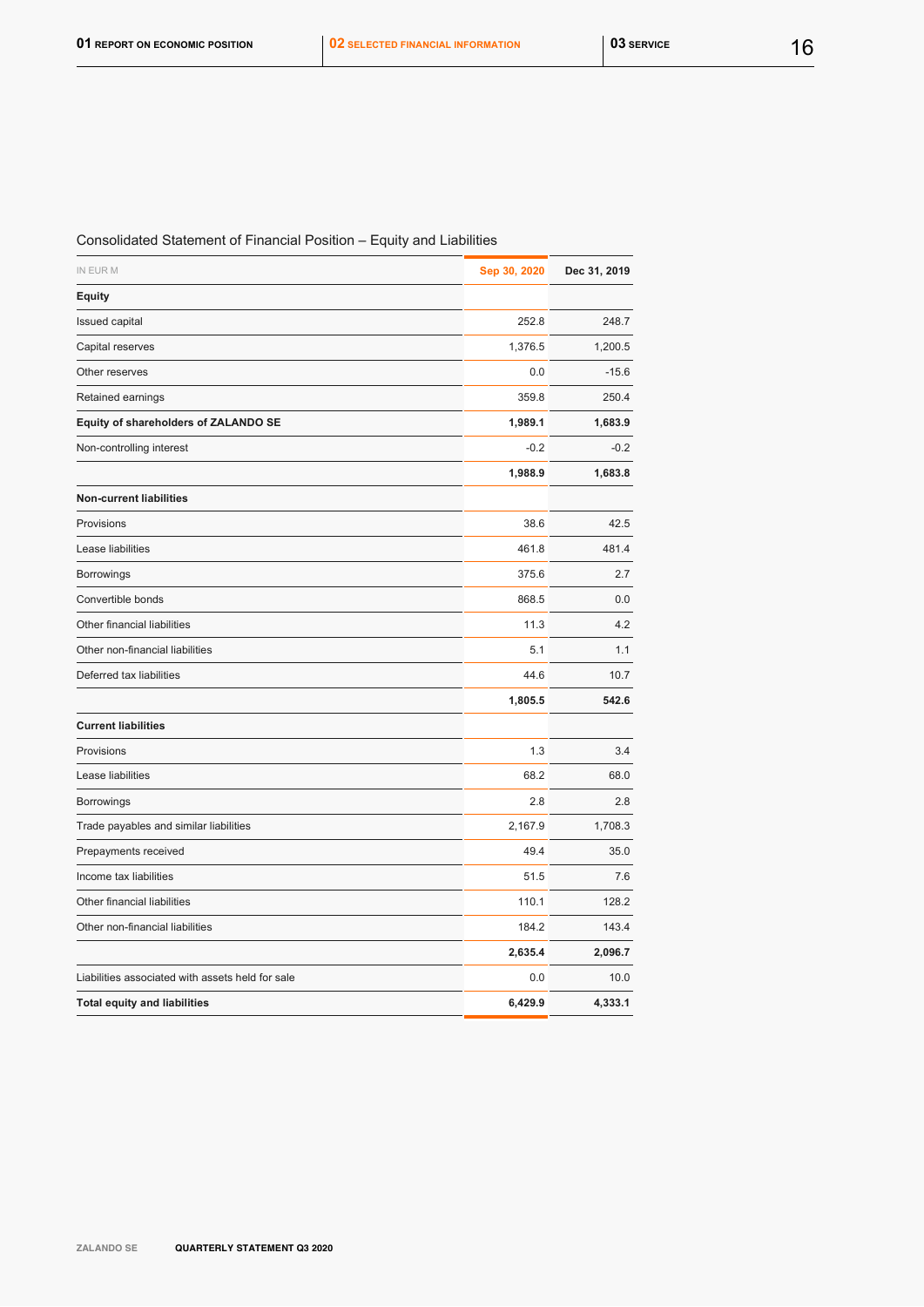# **2.3 Consolidated Statement of Cash Flows**

#### Consolidated Statement of Cash Flows

| IN EUR M                                                                                                                                     | Jul $1 -$<br>Sep 30.<br>2020 | $Jul$ 1 $-$<br>Sep 30,<br>2019 | Jan 1 –<br>Sep 30.<br>2020 | Jan 1-<br>Sep 30.<br>2019 |
|----------------------------------------------------------------------------------------------------------------------------------------------|------------------------------|--------------------------------|----------------------------|---------------------------|
| Net income for the period<br>1.                                                                                                              | 58.5                         | $-13.6$                        | 94.7                       | 14.3                      |
| Non-cash expenses from share-based payments<br>$2. +$                                                                                        | 13.2                         | 13.2                           | 41.1                       | 34.7                      |
| Depreciation of property, plant and equipment,<br>lease assets and amortization of intangible assets<br>3. +                                 | 51.8                         | 46.4                           | 154.7                      | 140.5                     |
| Income taxes<br>$4. +$                                                                                                                       | 32.3                         | $-5.0$                         | 60.2                       | 32.2                      |
| Income taxes paid, less refunds<br>5. -                                                                                                      | $-3.1$                       | $-20.7$                        | $-34.9$                    | $-74.5$                   |
| 6. +/- Increase/decrease in provisions                                                                                                       | $-3.6$                       | 0.7                            | $-6.3$                     | 1.1                       |
| 7. -/+ Other non-cash income/expenses                                                                                                        | 2.3                          | $-1.3$                         | 4.8                        | 5.2                       |
| 8. +/- Decrease/increase in inventories                                                                                                      | $-458.5$                     | $-404.4$                       | $-377.9$                   | $-447.9$                  |
| 9. +/- Decrease/increase in trade and other receivables                                                                                      | 6.8                          | 14.6                           | $-6.8$                     | 7.8                       |
| 10. +/- Increase/decrease in trade payables and similar liabilities                                                                          | 606.4                        | 389.0                          | 431.0                      | 422.2                     |
| 11. -/+ Increase/decrease in other assets/liabilities                                                                                        | $-93.6$                      | $-19.5$                        | $-23.1$                    | $-51.6$                   |
| 12. = Cash flow from operating activities                                                                                                    | 212.5                        | $-0.7$                         | 337.4                      | 84.0                      |
| Proceeds from disposal of non-current assets<br>$13. +$                                                                                      | 26.7                         | 0.0                            | 32.7                       | 22.5                      |
| Payments received from the sale of shares in associated and other companies<br>$14. +$                                                       | 6.0                          | 0.0                            | 6.0                        | 0.0                       |
| Cash paid for investments in property, plant and equipment<br>$15. -$                                                                        | $-15.3$                      | $-69.8$                        | $-69.3$                    | $-136.8$                  |
| Cash paid for investments in intangible assets<br>$16. -$                                                                                    | $-16.6$                      | $-18.2$                        | $-53.6$                    | $-48.7$                   |
| Cash paid for acquisition of shares in associated companies and<br>acquisition of companies and prepayments for such acquisitions<br>$17. -$ | 0.0                          | 0.0                            | 0.0                        | $-1.7$                    |
| 18. +/- Cash received from/paid for investments in term deposits                                                                             | 0.0                          | 0.0                            | 0.0                        | $-5.0$                    |
| 19. +/- Change in restricted cash                                                                                                            | 0.0                          | 0.0                            | 0.0                        | 0.4                       |
| 20. = Cash flow from investing activities                                                                                                    | 0.8                          | $-88.0$                        | $-84.2$                    | $-169.2$                  |
|                                                                                                                                              |                              |                                |                            |                           |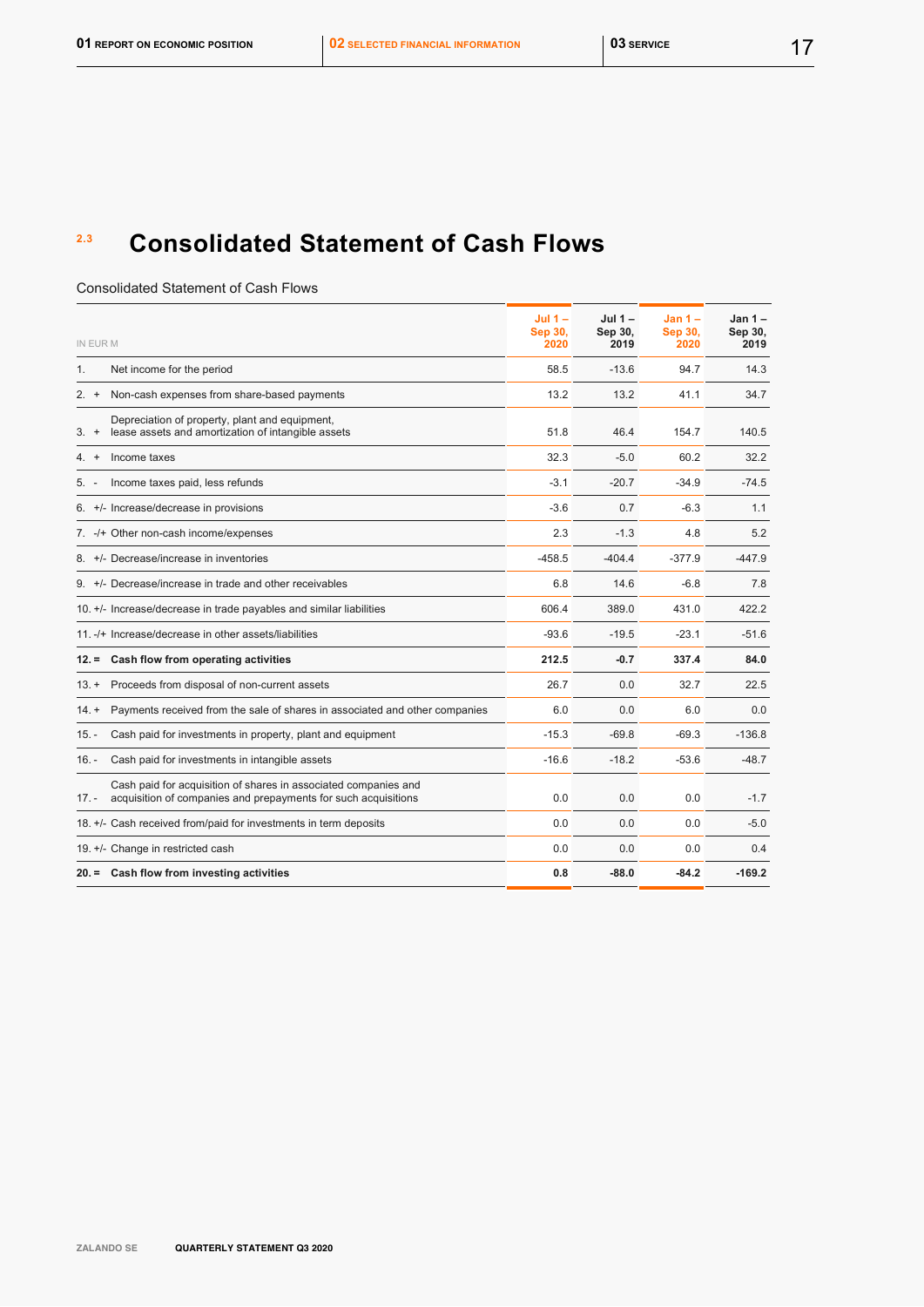#### Consolidated Statement of Cash Flows

| IN EUR M |                                                                                                            | $Jul$ 1 $-$<br><b>Sep 30.</b><br>2020 | $Jul$ 1 –<br>Sep 30,<br>2019 | $Jan 1 -$<br><b>Sep 30,</b><br>2020 | $Jan 1 -$<br>Sep 30,<br>2019 |
|----------|------------------------------------------------------------------------------------------------------------|---------------------------------------|------------------------------|-------------------------------------|------------------------------|
| $21. +$  | Cash received from capital increases by the shareholders less transaction costs                            | 23.0                                  | 20.4                         | 44.1                                | 37.0                         |
| $22. -$  | Repurchase of treasury shares                                                                              | 0.0                                   | 0.0                          | 0.0                                 | $-38.8$                      |
|          | 23. +/- Cash received from loans/cash repayments of loans                                                  | $-0.7$                                | $-1.0$                       | 372.9                               | $-2.1$                       |
| $24. -$  | Cash payments for the principal portion of lease liabilities                                               | $-17.3$                               | $-15.3$                      | $-50.1$                             | $-38.1$                      |
| $25. +$  | Cash received from the issue of convertible bonds less transaction costs                                   | 999.2                                 | 0.0                          | 999.2                               | 0.0                          |
| $26. =$  | Cash flow from financing activities                                                                        | 1,004.2                               | 4.1                          | 1,366.0                             | $-42.0$                      |
| $27. =$  | Net change in cash and cash equivalents from cash-relevant transactions                                    | 1,217.5                               | $-84.6$                      | 1,619.2                             | $-127.2$                     |
|          | Change in cash and cash equivalents due to changes in consolidation and<br>28. +/- exchange rate movements | 1.1                                   | $-2.8$                       | 0.3                                 | $-0.8$                       |
| $29. +$  | Cash and cash equivalents at the beginning of the period                                                   | 1,377.5                               | 954.4                        | 976.5                               | 995.0                        |
| $30. =$  | Cash and cash equivalents as of September 30                                                               | 2,596.1                               | 867.0                        | 2,596.1                             | 867.0                        |
|          | Free cash flow                                                                                             | 213.3                                 | $-88.7$                      | 253.2                               | $-80.6$                      |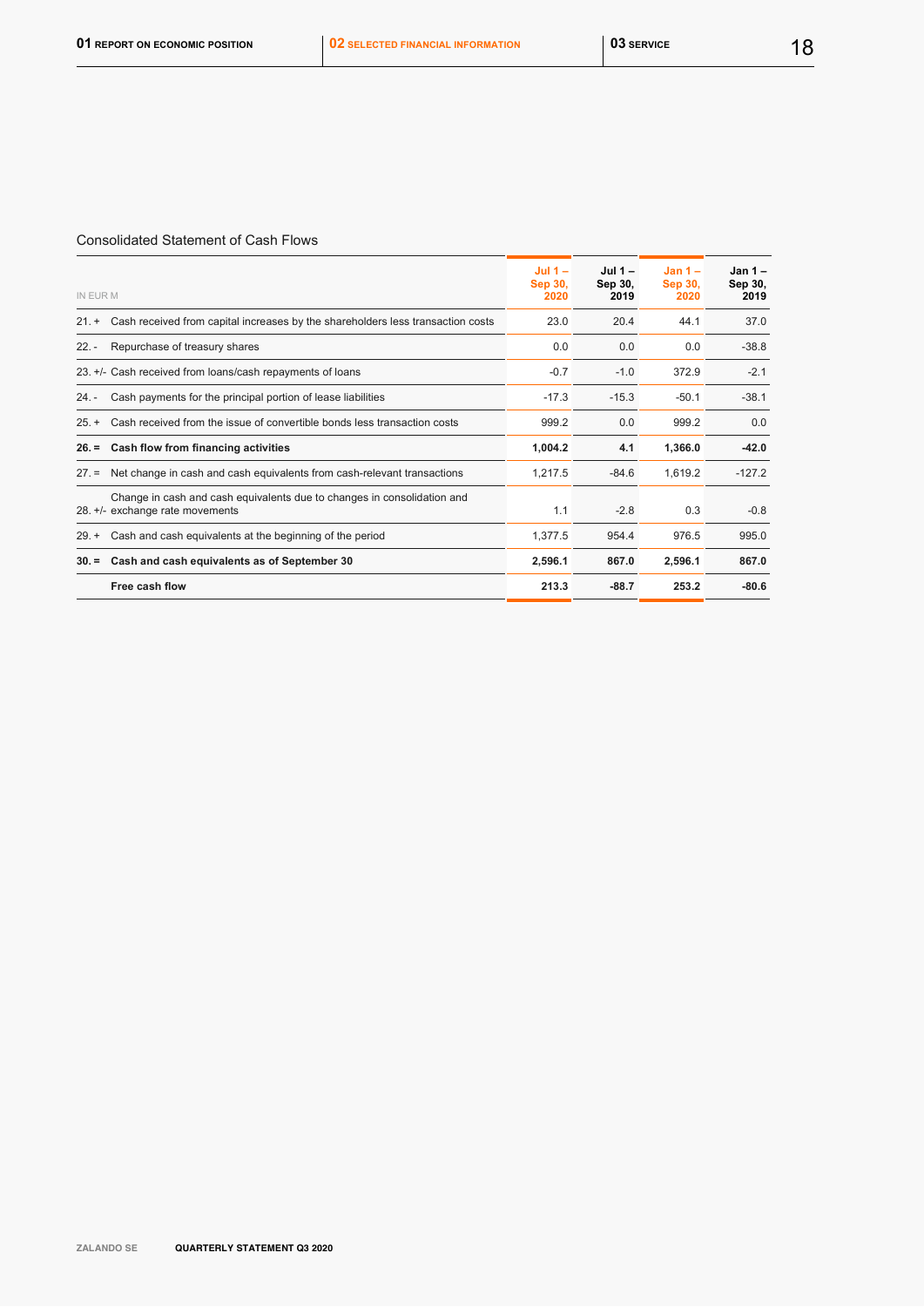# **3.1 Financial Calendar 2021**

Financial Calendar 2021

| Date                  | Event                                          |  |
|-----------------------|------------------------------------------------|--|
| Tuesday, March 2      | Publication of the Annual Report 2020          |  |
| Thursday, May 6       | Publication of the first quarter results 2021  |  |
| Wednesday, May 19     | Annual General Meeting 2021                    |  |
| Thursday, August 5    | Publication of the second quarter results 2021 |  |
| Wednesday, November 3 | Publication of the third quarter results 2021  |  |

# **3.2 Imprint**

#### **Contact**

ZALANDO SE Valeska-Gert-Straße 5 10243 Berlin [corporate.zalando.com](http://corporate.zalando.com/) [press@zalando.com](mailto:press@zalando.com)

#### **Investor Relations**

Patrick Kofler / Head of Investor Relations [investor.relations@zalando.de](mailto:investor.relations@zalando.de)

**Statement Relating to the Future**<br>This quarterly statement contains statements that relate to the future and are based on assumptions and estimates made by the management of<br>Za∟avoose. Even if the management is of the op results may vary from these assumptions and estimates as a result of a variety of factors. These factors include, for example, changes to the overall<br>economic environment, the statutory and regulatory conditions in Gemany statement. It is neither the intention of zʌɹʌพɒo sɛ nor does zʌɹʌพɒo sɛ accept a special obligation to update statements related to the future in order to align<br>them with events or developments that take place after this

The quarterly statement is available in English. If there are variances, the German version has priority over the English translation. It is available for<br>download in both languages at https://corporate.zalando.com/en/inve